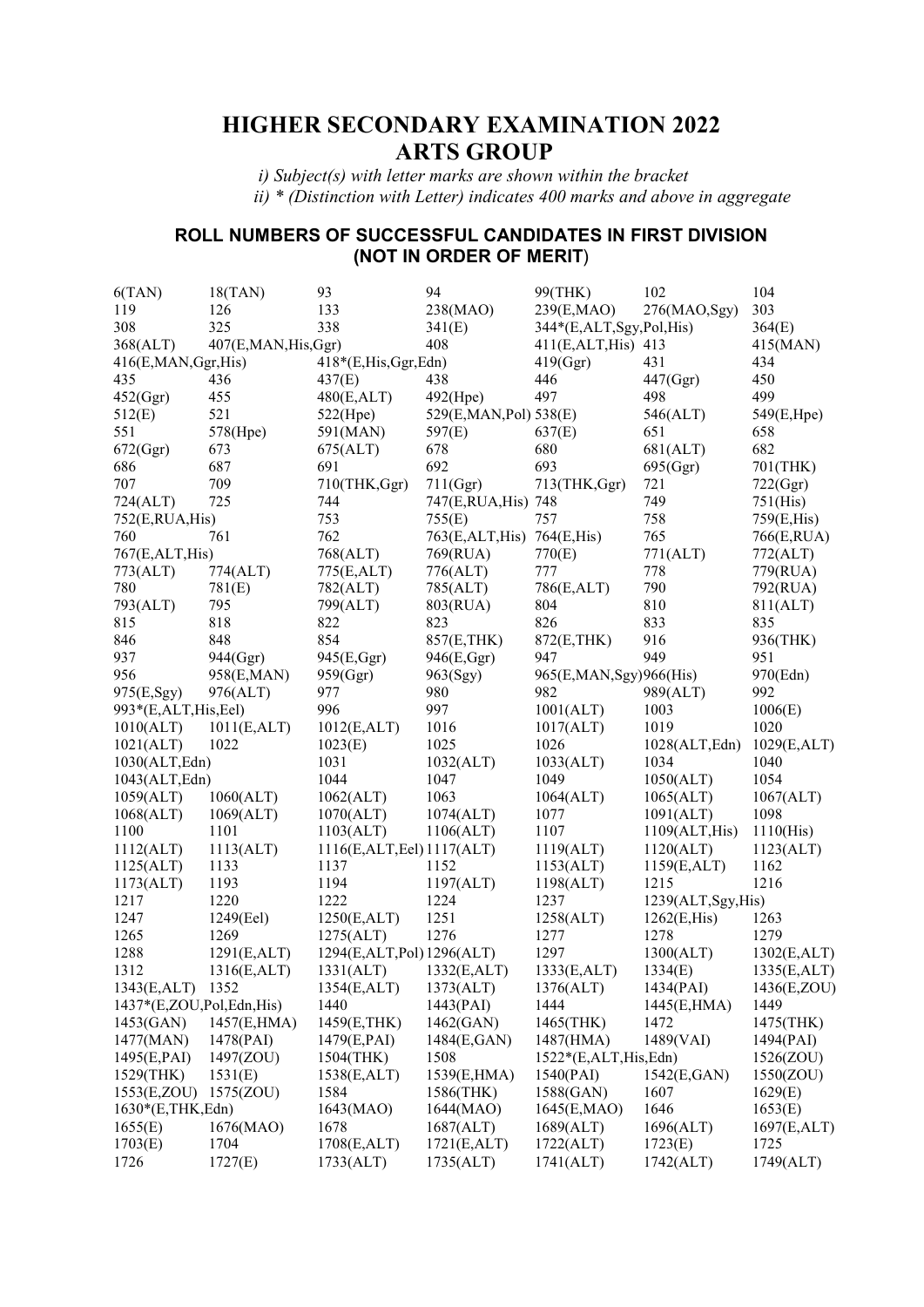| 1750(E)                        | 1752(ALT, His)                                | 1753(E,MAO)                                           | 1755                     | 1764(ALT)                              | 1798(ALT)                     | 1810(E)      |
|--------------------------------|-----------------------------------------------|-------------------------------------------------------|--------------------------|----------------------------------------|-------------------------------|--------------|
| 1865                           | 1880(E)                                       | 1899(E)                                               | 1907                     | 1908                                   | 1918(ALT)                     | 1926(E,ALT)  |
| 1956                           | 1983                                          | 1989(PAI)                                             | 1996                     | 2000                                   | 2001(E,PAI,Ggr) 2004          |              |
| 2005(E)                        | 2008                                          | 2009(E,PAI)                                           | 2020                     | 2021                                   | 2023(PAI)                     | 2031(PAI)    |
| 2033                           | 2045(E)                                       | 2047(E)                                               | 2057(Ggr)                | 2058(Ggr)                              | 2059(Ggr)                     | 2060(THK)    |
| 2061(THK)                      | 2062(E)                                       | 2063(THK)                                             | 2064(THK)                | 2066                                   | 2069                          | 2070(THK)    |
| 2071(Ggr)                      | 2072(THK)                                     | 2074                                                  | 2075(THK)                | 2076(THK)                              | 2078(THK)                     | 2080         |
| 2082(THK)                      | 2083                                          | 2084                                                  | 2085(THK)                | 2086(THK)                              | 2092(THK)                     | 2094(THK)    |
| 2096(THK)                      | 2097                                          | 2098(THK)                                             | 2144                     | 2145(E,MAN,Ggr)                        |                               | 2148(Hfs)    |
| 2153(E, Ggr)                   | 2161                                          | 2165(E, Sgy)                                          | 2167                     | 2168*(E,MAN,Ggr,Hfs,Sgy,Pol)           |                               | 2171(Sgy)    |
| 2174(E)                        | 2214                                          | 2221*(E,MAN, His, Sgy, Eco)                           |                          | 2224(Ggr)                              | 2225(E,MAN)                   | 2227(E,MAN)  |
|                                |                                               | 2228*(E,MAN,Pol,Ggr,Sgy,His) 2230*(E,MAN,Pol,Ggr,His) |                          | 2234(E)                                | 2236*(E,MAN,Pol,Ggr,His,Sgy)  |              |
| 2237(E,Hfs)                    | 2241(E)                                       | 2243(E, Ggr)                                          | 2247(E)                  | 2248(E)                                | 2250(ALT)                     |              |
| 2255(E,ALT,Ggr)                |                                               | 2256(E,ALT,Ggr)                                       |                          | 2258                                   | 2259(MAN)                     | 2260(Ggr)    |
| 2261*(E,MAN,Pol,Ggr,His)       |                                               | 2265                                                  | 2266(ALT)                | 2271(E,MAN)                            | 2273(E)                       | 2274(E)      |
|                                | 2276(E,ALT) 2277*(E,MAN,Hfs,Edn,Sgy)          |                                                       | 2279(E)                  | 2282(E,ALT)                            | 2285(E)                       | 2287(E)      |
| 2288*(E,MAN,Ggr,Sgy)           |                                               | 2289*(E,MAN,His,Ggr,Sgy)                              |                          | 2290(E)                                | 2291                          | 2292*(E,Sgy) |
| 2295                           | 2297(E,ALT)                                   | 2298(E)                                               | 2299(Ggr)                | 2301                                   | 2306(E)                       | 2307         |
| $2308*(E, Pol, Ggr, Sgy, His)$ |                                               | 2309(E)                                               | 2310(E)                  | 2311(E)                                | 2312                          | 2313(E,Hfs)  |
| 2315(E)                        | 2319(E)                                       | $2320$ (His)                                          | 2323(E)                  | 2325(E)                                | 2328                          |              |
| 2329*(E,MAN,Ggr,Sgy)           |                                               | $2331$ (His)                                          | 2332                     | 2333(E,Ggr)                            | 2334(E,Hfs,Ggr) 2335(E,Ggr)   |              |
| 2337(Ggr)                      | 2338(E,Ggr)                                   | 2339                                                  | 2340(E)                  | 2341(E,Sgy)                            | 2342                          | 2344(E)      |
| 2345(E)                        | 2346(E)                                       | 2347                                                  | 2349(E)                  | 2350(E,Ggr)                            | 2351(E,Ggr)                   |              |
| 2357(E, Pol, Sgy, His)         |                                               | 2358                                                  | 2360                     | 2361                                   | 2362                          | 2365         |
| 2367(E)                        | 2368(Ggr)                                     | 2370(Ggr)                                             | 2373(Ggr, Edn)           | 2375                                   | 2376(E,ALT)                   | 2377(E,ALT)  |
| 2379*(E,MAN,Ggr,His)           |                                               | 2380(E,Ggr)                                           | 2382(E)                  | 2384(E,Ggr)                            | 2386(Ggr)                     |              |
| 2387(E,ALT,Ggr)                |                                               | 2388(E)                                               | 2392                     | 2394(Ggr)                              | 2397*(E,MAN,Ggr,Sgy,Eco)      |              |
| 2398(E,Ggr,Sgy)                |                                               | 2400*(E,MAN,Pol,Edn,Sgy,His)                          |                          | 2401(E, MAN, Hfs)                      |                               | 2404         |
| 2406(MAN)                      | 2409(Hfs)                                     | 2410(E, Ggr)                                          | 2411*(E,MAN,Sgy,Ggr,Edn) |                                        | 2412                          | 2413(E,MAN)  |
|                                | 2417(E,ALT) 2419(E,ALT,Ggr)                   |                                                       |                          | 2423(MAN, Ggr) 2427*(E, MAN, Ggr, His) |                               | 2428         |
| 2429(ALT)                      |                                               | 2430(MAN, Ggr) 2431(MAN, Ggr) 2432(E, MAN, Ggr, Sgy)  |                          |                                        | 2435(MAN, Ggr, Sgy)           |              |
| 2436(MAN, Ggr, Hfs)            |                                               | 2437(MAN, Ggr) 2438                                   |                          | 2440(MAN, Ggr) 2442(E, MAN)            |                               |              |
|                                | 2447*(E,MAN, His, Ggr, Sgy, Pol) 2450(E, Sgy) |                                                       | 2451(E,ALT)              | 2452*(E,ALT,Hfs,Ggr,Sgy)               |                               |              |
| 2456(ALT,Sgy)                  |                                               | 2457*(E,MAN,Ggr,Sgy)                                  |                          | 2462(E, Ggr)                           | 2464(Ggr)                     | 2466         |
| 2467(Sgy)                      | 2469(E)                                       | 2471                                                  | 2472(E)                  | 2473*(E,MAN, His, Ggr, Sgy, Pol)       |                               | 2474(E,ALT)  |
| 2476(E,Hfs)                    | 2477                                          | 2478*(E,MAN,His,Ggr,Sgy)                              |                          | 2479(E,ALT)                            | 2480(E,ALT)                   | 2481         |
| 2483                           | 2486(E)                                       | 2489(ALT)                                             | 2490(E,MAN)              | 2491                                   | 2492                          | 2493         |
| 2494(E,Edn,Hfs)                |                                               | 2495(Sgy)                                             | 2496                     | 2497                                   | 2498(E,ALT)                   |              |
| 2499*(E,Hfs,Sgy)               |                                               | 2504(MAN)                                             | 2506(MAN)                | 2508(E,MAN)                            | 2510(ALT)                     |              |
| 2511(MAN, Hfs)                 |                                               | 2512(ALT)                                             | 2515(ALT,Sgy)            | 2516                                   | 2517*(E,MAN,His,Ggr,Sgy)      |              |
| 2519(E,ALT) 2521(ALT)          |                                               | 2526(MAN, Sgy) 2527(ALT, Ggr)                         |                          | 2528(ALT)                              | 2530(ALT)                     | 2531(MAN)    |
| 2532(MAN)                      | 2533(MAN)                                     | 2534                                                  | 2537(E,MAN)              | 2540                                   | 2541(MAN)                     | 2549(MAN)    |
| 2550(MAN)                      | 2556                                          | 2558(MAN, Ggr, Sgy)                                   |                          | $2560*(E, MAN, Ggr, Sgy)$              |                               |              |
| 2561(E,MAN,Ggr)                |                                               | 2562*(E,MAN,Ggr,Edn,Sgy)                              |                          | 2563                                   | 2564(Ggr)                     |              |
| 2565(ALT,Ggr)                  |                                               | 2567(MAN)                                             | 2569(E, MAN, Ggr)        |                                        | 2571*(E,MAN,Hfs,Ggr,His)      |              |
| 2573(ALT, Hfs, Ggr)            |                                               | 2575                                                  | 2576(ALT)                | 2577(ALT)                              | 2578(MAN)                     |              |
| 2582(E, MAN, Sgy)              |                                               | 2587                                                  | 2591(ALT, Hfs, Ggr)      |                                        | 2593(MAN, Ggr, Sgy)           |              |
| 2594(Ggr)                      | $2601$ (His)                                  | 2605(ALT)                                             | 2613                     | 2619(His, Ggr, Sgy)                    |                               |              |
| 2631(ALT, Ggr)                 |                                               | 2633(Sgy)                                             | 2636                     | 2637*(E,MAN,Pol,Ggr,His,Edn)           |                               | 2641(E, Ggr) |
| $2643*(E,ALT, Ggr, Sgy)$       |                                               | 2644(ALT)                                             | 2647                     | 2649(E,ALT,Ggr)                        |                               |              |
| 2650(E,ALT,Ggr)                |                                               | 2651                                                  | 2654(E)                  | 2656(E,Ggr)                            | 2660                          | 2662(Ggr)    |
| 2664                           | 2666*(E,MAN, His, Pol, Sgy)                   |                                                       | 2669                     | 2673(Ggr)                              | 2676(ALT, Ggr, Sgy)           |              |
| 2678                           | 2679                                          | 2685                                                  | 2687                     | 2688                                   | 2689(E,ALT)                   | 2691         |
| 2693(Ggr,Sgy) 2694(Ggr)        |                                               | 2695(E,Ggr,Sgy) 2696(Ggr)                             |                          | 2697(E)                                | 2698                          | 2704(Ggr)    |
| 2705                           | 2707(E,MAN,Ggr,Sgy)                           |                                                       | 2709                     | 2710(Ggr)                              | 2711(Ggr)                     | 2712(Ggr)    |
| 2714(E,MAN,Ggr)                |                                               | 2715(Sgy)                                             | 2718(E,MAN)              | 2720(E, MAN, Ggr)                      |                               | 2721         |
| 2724(E)                        | 2727(E,MAN)                                   | 2730                                                  | 2736(E)                  | 2738(ALT,Ggr)                          | 2744                          |              |
| 2745*(E,MAN,Pol,Ggr,Eco)       |                                               | 2747(ALT, Ggr)                                        | 2749(ALT)                | 2750                                   | 2751(E,ALT)                   |              |
| $2753*(E,ALT, Pol, Ggr)$       |                                               | 2755                                                  | 2756(Ggr)                |                                        | 2757(E,Pol,Ggr) 2759(ALT,Ggr) | 2760(ALT)    |
| 2771(Ggr)                      | 2772                                          |                                                       | 2777                     | 2778                                   | $2779*(E, Pol, His, Ggr)$     |              |
| 2780                           | 2781                                          | 2773<br>2783                                          | 2784                     |                                        |                               |              |
|                                |                                               |                                                       |                          | 2785(Sgy)                              | 2786(E,Ggr,Sgy) 2787(E,Sgy)   |              |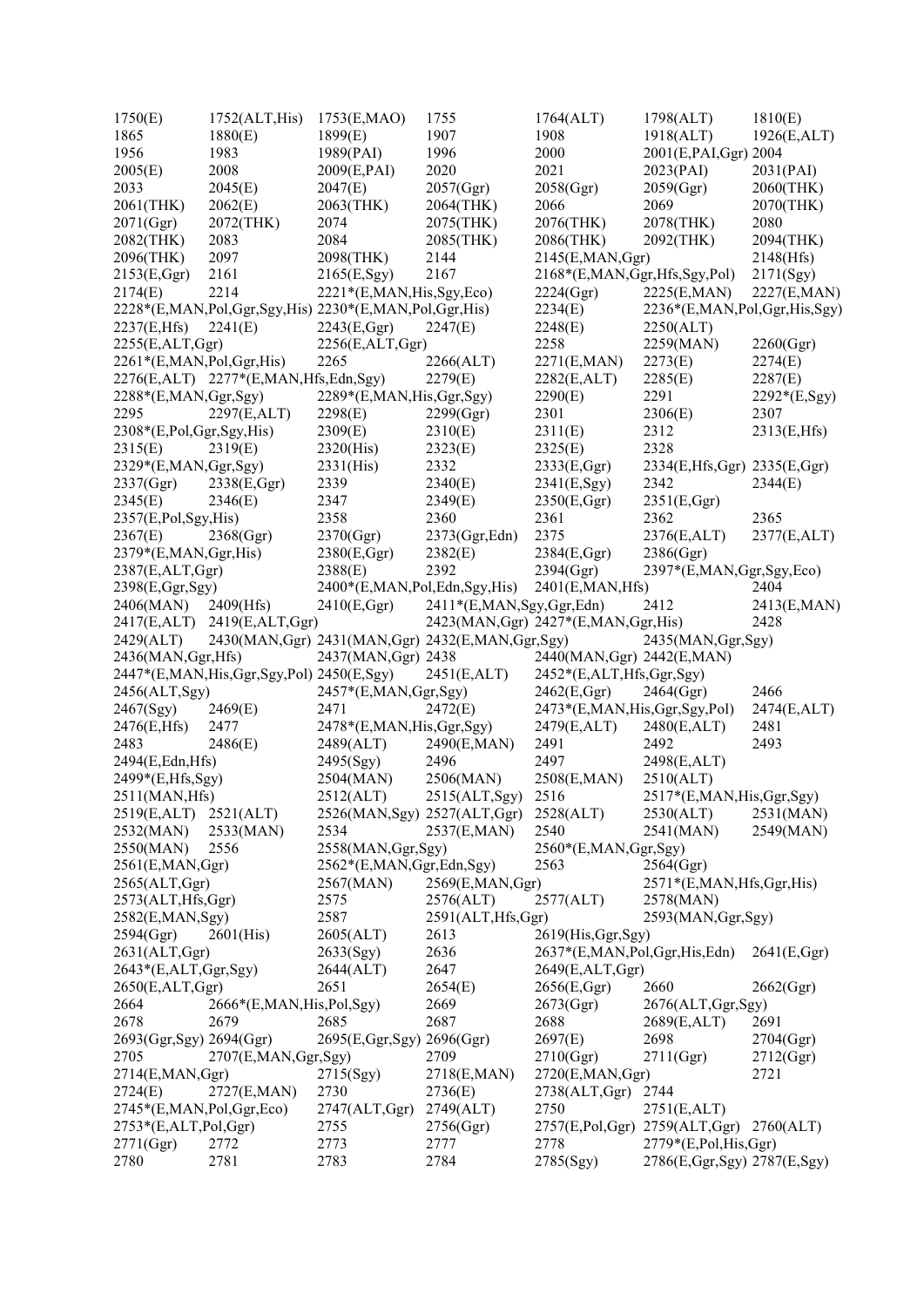| 2790                      | 2792(E)                     | 2794                     | 2795(Sgy)                 | 2798(E,Sgy)      | 2799(Sgy)                | 2800(Ggr)   |
|---------------------------|-----------------------------|--------------------------|---------------------------|------------------|--------------------------|-------------|
| 2801(E, MAN, Ggr)         |                             | 2802(MAN, Ggr) 2804      |                           | 2805(Ggr)        | 2806(Ggr)                | 2808        |
| 2810                      | 2811(MAN,Pol)               | 2812(MAN)                | 2820                      | 2821             | 2824                     | 2825(E,MAN) |
| 2826                      | 2828                        | 2829(E)                  | 2830(E,Sgy)               | 2832(Sgy)        | 2833                     | 2834(E)     |
| 2839(E,Ggr)               | 2842                        | 2843                     | 2845(Ggr)                 | 2846(Ggr)        | 2848                     | 2850(Pol)   |
| 2851*(E,MAN,Pol)          |                             | 2852(MAN)                | 2854(E,Ggr)               | 2855(E,Pol,Sgy)  | 2856(E,Pol,Ggr)          | 2857(E)     |
| 2861*(E,ALT,Sgy)          |                             | 2862                     | 2865                      | 2868(MAN)        | 2869(E, Sgy)             |             |
| 2876*(E,MAN,Ggr,Sgy,His)  |                             | 2878                     | 2880                      | 2883(Ggr)        | 2884                     | 2885(Ggr)   |
|                           | 2894(Ggr)                   | 2899(Ggr)                |                           | 2904(Ggr)        |                          |             |
| 2891(Ggr)                 |                             |                          | 2901(Ggr)                 |                  | 2906(E,ALT)              | 2907(E,Ggr) |
| 2909(Ggr)                 | 2910(Ggr)                   | 2913(Ggr)                | 2914(E,MAN,Ggr,His)       |                  | 2915(Ggr)                |             |
| 2917(E,Ggr,His)           |                             | 2919(Ggr)                | 2920(MAN, Sgy, His)       |                  | 2923(Ggr)                | 2925        |
| 2926(ALT,Ggr)             |                             | 2927(Sgy)                | 2928(Ggr)                 | 2930             | 2931*(E,MAN,Pol,Sgy,His) |             |
| 2932*(E,ALT,Pol,Ggr,His)  |                             | 2933*(E,MAN,Sgy,Ggr,Edn) |                           | 2934             | 2936(Ggr)                | 2939        |
| 2941(Ggr)                 | 2949(Ggr)                   | 2951(Ggr)                | 2952(Ggr)                 | 2953(Hfs)        | 2955                     | 2957        |
|                           | 2960(Hfs,Ggr) 2962(Eco,Ggr) | 2963(Hfs,Eco,Ggr)        |                           | 2964(Ggr, Hfs)   | 2965(ALT)                | 2967(ALT)   |
| 2968(E,ALT)               | 2969                        | 2970                     | 2971                      | 2973             | 2974                     | 2976        |
| 2977                      | 2979                        | 2980                     | 2981                      | 2982             | 2987                     | 2995        |
| 2996                      | 2997                        | 3001                     | 3018(HMA)                 | 3026             | 3047                     | 3048        |
| 3050                      | 3051(ALT)                   | 3052                     | 3054(E)                   | 3056             | 3058(ALT)                | 3060        |
| 3064(ALT)                 | 3065                        | 3066(E)                  | 3069                      | 3082             | 3091(ALT)                | 3096(MAN)   |
| 3097(E,ALT)               | 3098                        | 3100                     | 3102(E,MAN,Ggr)           |                  | 3103(E,ALT)              | 3105        |
| 3107                      | 3116(E,ALT)                 | 3117(ALT)                | 3118                      | 3120             | 3121(E)                  | 3126        |
| 3129(E,Ggr)               | 3131                        | 3137                     | 3139(E)                   | 3145             | 3165                     | 3166(E,MAN) |
| 3168(E)                   | 3169(Ggr)                   | 3178(Ggr)                | 3179(Ggr)                 | 3181             | 3189(E,ALT)              | 3190        |
| 3193                      | 3197(MAN, Ggr) 3218         |                          | 3227(MAN)                 | 3235(MAN)        | 3243                     | 3259(MAN)   |
| 3267(E,MAN) 3269          |                             | 3270*(E,MAN,Ggr,His)     |                           | 3271(E)          | 3274(E,MAN)              | 3275(E)     |
| 3276                      | 3277*(E,Pol,Hfs,Edn)        |                          | 3282(MAN, Edn) 3283(E)    |                  | 3285(ALT)                | 3287        |
| 3288(Sgy)                 | 3294(E,MAN)                 | 3298(E,Pol)              | 3301(E)                   | 3304(E)          | 3305(E)                  |             |
| 3306*(MAN, Hfs, Ggr, His) |                             | 3307                     | 3314*(MAN, Hfs, Sgy, His) |                  | 3389(E,MAN)              | 3427        |
| 3480                      | 3500(E,ALT,Ggr)             |                          | 3510                      | 3518(Pol,Sgy)    | 3528                     | 3583(Pol)   |
| 3584                      | 3585(ALT)                   | 3586(Pol)                | 3619*(E,MAN,Sgy)          |                  | 3628(THK)                | 3629(THK)   |
| 3630(THK)                 | 3631(THK)                   | 3633(THK)                | 3635(THK)                 | 3637(THK)        | 3638(THK,Pol)            | 3639        |
| 3640(THK)                 | 3641(THK)                   | 3642(THK)                | 3643(E,THK)               | 3644*(E,THK,Pol) |                          | 3652        |
|                           |                             |                          |                           |                  |                          |             |
| 3655(THK)                 | 3656(THK)                   | 3664                     | 3667                      | 3668             | 3670                     | 3675(E,Ggr) |
| 3676(E)                   | 3677                        | 3678(Ggr)                | 3682(Ggr)                 | 3690(Ggr)        | 3720                     |             |
| 3721(Mel, Hpe) 3737(Hpe)  |                             | 3742(MAN)                | 3745(E)                   | 3748             | 3757                     | 3759(Ggr)   |
| 3760(Ggr,Sgy) 3761(Ggr)   |                             | 3762(Ggr)                | 3767(Ggr)                 | 3768(Ggr,Sgy)    | 3769                     | 3771(RUA)   |
| 3782                      | 3801                        | 3804(TAN)                | 3805(ALT)                 | 3808(E,ALT,Ggr)  |                          |             |
| 3810(E,TAN,Ggr)           |                             | 3811(TAN)                | 3814(ALT)                 | 3816(E,TAN,Ggr)  |                          | 3820(Ggr)   |
| 3824(E,TAN) 3828(TAN)     |                             | 3831                     | 3832(E,ALT)               | 3837(TAN)        | 3843(ALT, Hfs)           | 3845(E)     |
| 3846(ALT, Hfs)            |                             | 3847                     | 3848                      | 3852             | 3854                     | 3857        |
| 3860(E)                   | 3861*(E,ALT,His,Pol,Sgy)    |                          | 3863(TAN,Ggr)             | 3865             | 3867(E)                  | 3872(Ggr)   |
| 3878                      | 3885(E,His)                 | 3888(E)                  | 3891(TAN)                 | 3907(ALT)        | 3910(TAN)                | 3911(TAN)   |
| 3914                      | 3915(ALT)                   | 3919                     | 3924(E,TAN,Ggr)           |                  | 3928                     | 3958(Ggr)   |
| 3960(Ggr)                 | 3961(Sgy)                   | 3962(Ggr)                | 3963                      | 3965(Ggr)        | 3966(Ggr)                | 3970(Ggr)   |
| 3994                      | 4007                        | 4008(ALT)                | 4018                      | 4023             | 4029                     | 4050        |
| 4089                      | 4095(LIA)                   | 4127                     | 4128                      | 4131             | 4135                     | 4137        |
| 4141(MAN, Sgy)            |                             | 4148                     | 4151                      | 4159             | 4196                     | 4211(E,ALT) |
| 4225(E)                   | 4226(E)                     | 4229                     | 4230(THK)                 | 4231(THK)        | 4233(E,THK)              | 4236(THK)   |
| 4239(GAN)                 | 4241(THK)                   | 4242(THK)                | 4246(THK)                 | 4260(THK)        | 4266(THK)                | 4268(THK)   |
| 4270(THK)                 | 4273(THK)                   | 4283(THK)                | 4284(THK)                 | 4287(THK)        | 4291(THK)                | 4293(THK)   |
| 4303(THK)                 | 4307(THK)                   | 4310(THK)                | 4312                      | 4313(E,THK,Sgy)  |                          | 4314(THK)   |
| 4316(THK)                 | 4317(THK)                   | 4320(THK)                | $4321$ (THK, Ggr)         | 4322(THK)        | 4328(THK)                | 4331        |
| 4342(HMA)                 | 4343                        | 4344                     | 4346                      | 4351(THK)        | 4352                     | 4370(E,Edn) |
| 4374(THK)                 | 4376                        | 4384                     | 4386(THK)                 | 4390(THK)        | 4391(THK)                | 4392(THK)   |
|                           | 4399(THK)                   | 4402(THK)                | 4405(THK)                 | 4416             | 4439                     | 4496(THK)   |
| 4397(THK)                 |                             |                          |                           |                  |                          |             |
| 4497(THK)                 | 4498(THK)                   | 4499(THK, His)           | 4500(THK)                 | 4501(THK)        | 4502                     | 4503(THK)   |
| 4504                      | 4505(THK)                   | 4506(THK, His, Hfs)      |                           | 4508(THK)        | 4511(THK)                | 4521(THK)   |
| 4523(THK)                 | 4525                        | 4560                     | 4569                      | 4576             | 4582(Hfs)                | 4585(Hfs)   |
| 4588(ALT)                 | 4590                        | 4599(Hfs)                | 4616(Hfs)                 | 4639(E,Mel)      | 4677                     | 4895(Mel)   |
| 4898                      | 4902(E)                     | 4911(Ggr)                | 4912(ALT, Ggr, His)       |                  | 4913(ALT, Ggr)           |             |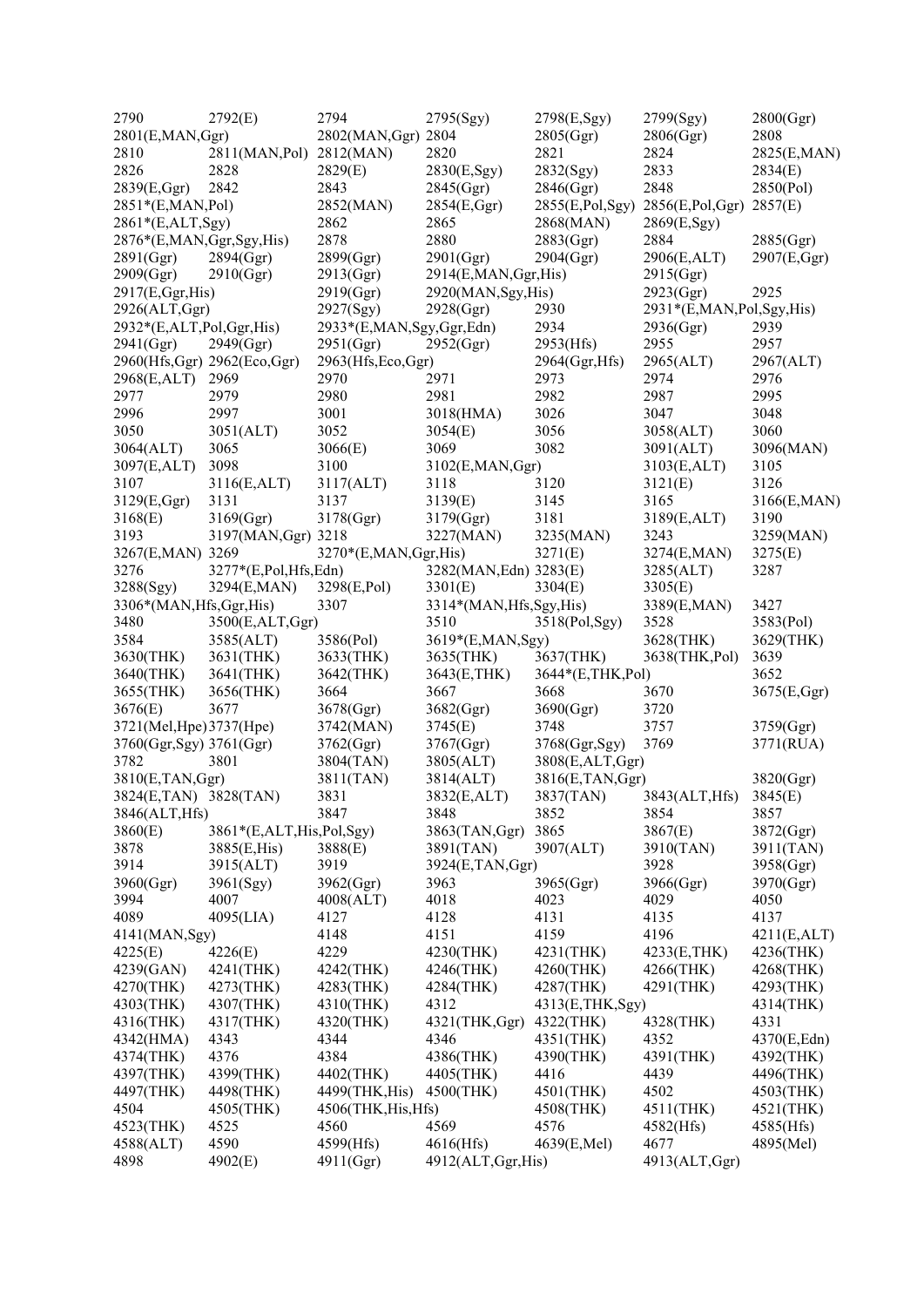| 4914(ALT, Ggr, His)      |                                            | 4915(Ggr)                   | 4916(Ggr)                      | 4917(ALT,Ggr)                        | 4918             | 4920         |
|--------------------------|--------------------------------------------|-----------------------------|--------------------------------|--------------------------------------|------------------|--------------|
|                          | 4921(Ggr, Eco) 4922(ALT, Ggr)              | 4924(ALT, Ggr, Eco)         |                                | 4930                                 | 4932             | 4938         |
| 4939                     | 4942                                       | 4966                        | 4969(THK)                      | 5017                                 | 5018             | 5019(E)      |
| 5021                     | 5023                                       | 5026                        | 5032(MAO)                      | 5033(MAO)                            | 5034(MAO)        | 5036(E,ALT)  |
| 5053                     | 5054(ALT)                                  | 5055(ALT)                   | 5068                           | 5070                                 | 5078(ALT)        | 5104(E,ALT)  |
| 5108(E,ALT)              | 5124(E)                                    | 5145(Ggr)                   | 5202(E)                        | 5210(E,ALT)                          | 5217(E)          | 5218(E)      |
| 5221(E,ALT)              | 5262(E,ALT)                                | 5266(ALT)                   | 5278(E)                        | 5279(E,ALT)                          | 5302             | 5304         |
| 5318                     | 5320                                       | 5329(MAN)                   | 5332                           | 5351                                 | 5356             | 5367(RUA)    |
| 5368(RUA)                | 5369(RUA)                                  | 5370(RUA)                   | 5371                           | 5372(RUA)                            | 5373(RUA)        | 5374(RUA)    |
| 5377(RUA)                | 5382(E,RUA)                                | 5384(His)                   | 5389                           | 5390(E,RUA)                          | 5391(E)          | 5394(RUA)    |
| 5395*(E,Pol,Edn)         |                                            | 5406                        | 5412(RUA)                      | 5424                                 | 5426             | 5429         |
| 5436(LIA, Ggr) 5437(Ggr) |                                            | 5438(E,Ggr)                 | 5439(E,Ggr)                    | 5440(ALT,Ggr)                        | 5441(THK)        |              |
|                          | 5442(Ggr,Sgy) 5443*(E,ALT,Ggr,His,Pol,Sgy) |                             | 5444(Ggr)                      | 5445(Ggr)                            | 5446(Ggr)        | 5447(Ggr)    |
| 5448*(E,THK,Ggr,Sgy,Pol) |                                            | 5449(Ggr)                   |                                | 5450(E,Ggr,Pol) 5451*(E,LIA,Ggr,Pol) |                  | 5452(Ggr)    |
| 5453(LIA, Ggr) 5454(Ggr) |                                            | 5456(Ggr)                   | 5457(Ggr)                      | 5458(Ggr)                            | 5459(E,Ggr)      | 5460(Ggr)    |
| 5461(Ggr)                | 5462(Ggr, Sgy, Pol)                        |                             | 5463(E,Ggr,Sgy) 5464(Ggr,Sgy)  |                                      | 5466(Ggr,Sgy)    |              |
| 5467*(E,NEP,Ggr,Sgy)     |                                            | 5468(Ggr)                   | 5469(ALT, Ggr, Sgy)            |                                      | 5470(E,ALT,Ggr)  |              |
| 5471(E,THK,Ggr,Sgy)      |                                            | 5472(THK,Ggr)               | 5473(ALT,Ggr)                  | 5474(Ggr, Sgy)                       | 5475(Ggr,Sgy)    | 5476(Ggr)    |
| 5477(ALT,Ggr)            |                                            | 5478(Ggr)                   | 5479(Ggr)                      | 5480(Ggr)                            | 5481(Ggr)        | 5482(Ggr)    |
| 5483(Ggr)                | 5484(Ggr)                                  | 5485(Ggr)                   | 5486(THK, Ggr)                 | 5487(Ggr)                            | 5488(Ggr)        |              |
| 5489(Ggr,Sgy) 5490(Ggr)  |                                            | 5491(Ggr)                   | 5492(Ggr)                      | 5493(Ggr,His)                        | 5494(Ggr)        | 5495(Ggr)    |
|                          | 5496(Ggr,Sgy) 5497(Ggr,Sgy)                | 5498(THK, Ggr)              | 5499(Ggr, Sgy)                 | 5500(Ggr,Sgy)                        | 5501(THK,Ggr)    |              |
| 5502(ALT, Ggr, Sgy)      |                                            | 5503(LIA, Ggr)              | 5504(Ggr,Sgy)                  | 5506(THK,Ggr)                        | 5507(THK,Ggr)    |              |
|                          | 5509(Ggr,Sgy) 5510(LIA,Ggr)                | 5511(Ggr)                   | 5512(THK,Ggr)                  | 5513(THK,Ggr)                        | 5514(THK)        | 5515(THK)    |
| 5526                     | 5528                                       | 5529                        | 5531(E)                        | 5532                                 | 5535             | 5536(E,Eco)  |
| 5537                     | 5538(E,Eco)                                | 5540                        | 5541                           | 5542                                 | 5553(E)          | 5596         |
| 5597(HMA)                | 5599                                       | 5600(MIZ)                   | 5602                           | 5603                                 | 5605(VAI)        | 5606(E,THK)  |
| 5610                     | 5612(PAI)                                  | 5613(E,Psy)                 | 5617(E,ALT)                    | 5618(E,ZOU,Psy)                      |                  | 5621         |
| 5626(ZOU)                | 5630(THK)                                  | 5631(PAI)                   | 5634(HMA)                      | 5639(Psy)                            | 5658(VAI)        | 5659         |
| 5667(E)                  | 5668(HMA)                                  | 5670                        | 5672(E,GAN)                    | 5676(E,ZOU,Psy)                      |                  |              |
| 5679(E,Pol,Psy)          |                                            |                             | 5692(PAI)                      |                                      | 5695             |              |
|                          |                                            | 5684(E,VAI)<br>5699(PAI)    | 5702                           | 5693(VAI)<br>5710                    | 5711(HMA)        | 5713         |
| 5698(E,PAI,Psy)          |                                            | 5722(E)                     |                                |                                      |                  | 5731(E,PAI)  |
| 5719(E,Psy)              | 5721(E)                                    |                             | 5726(PAI,Psy)                  | 5729(E,PAI,Psy) 5730(E,GAN)<br>5758  | 5762(E,Ggr)      |              |
| 5733(E)<br>5768          | 5735(ZOU)                                  | 5757*(E,Ggr,Psy)            | 5778                           |                                      |                  | 5766(Psy)    |
|                          | 5770(Psy)                                  | 5772(ZOU)                   |                                | 5790(ZOU)                            | 5795(THK)        | 5805         |
| 5818(E,ZOU)              | 5820(E,VAI)                                | 5824(E)                     | 5831(THK)                      | 5835(E,Psy)                          | 5839*(E,HMA,Ggr) |              |
| 5849(E)                  | $5850*(E, PAI, Psy, His)$                  |                             | 5851                           | 5860(GAN)                            | 5861(GAN)        |              |
| 5868*(E,PAI,Pol,Psy)     |                                            | $5871*(E, Pol, Psych, His)$ |                                | 5872(PAI)                            | 5874             | 5877         |
| 5884                     | 5890                                       | 5891(VAI)                   | 5892                           | 5930(HMA)                            | 5932(THK)        | 5946(E,Sgy)  |
| 5986                     | 5997(TAN)                                  | 5999(TAN)                   | 6003(E, ALT, Hfs) 6004(E, TAN) |                                      | 6005(E)          | 6008(E)      |
| 6014(E,ALT)              | 6025(E,TAN)                                | 6027(E,TAN)                 | 6032(TAN)                      | 6038(TAN)                            | 6046(E,TAN)      | 6051         |
| 6052(TAN)                | 6057(TAN)                                  | 6069                        | 6075(TAN)                      | 6086(E,TAN)                          | 6089             | 6090(E)      |
| 6091(E)                  | 6094(E,TAN,Hfs)                            |                             | 6096                           | 6101(E, TAN)                         | 6103(TAN)        | 6106(TAN)    |
| 6107(E)                  | 6109(E, TAN)                               | 6110(E, TAN)                | 6112(E)                        | 6123(ALT)                            | 6133(E,TAN)      | 6134(TAN)    |
| 6147(E)                  | 6148(E, TAN)                               | 6160                        | 6175                           | 6184(E,ALT)                          | 6185             | 6189         |
| 6191                     | 6192                                       | 6198                        | 6222(Ggr)                      | 6223                                 | 6227             | 6229(E)      |
| 6237(ALT)                | 6239(E,Edn)                                | 6240(E)                     | $6241$ (Tta)                   | 6245(E)                              | 6246(E)          | 6252         |
| 6263                     | 6264                                       | 6269(VAI, His)              | 6277(HMA, Sgy)                 | 6294(TAN)                            | 6297(TAN)        | 6307         |
| 6310(E)                  | 6315(E)                                    | 6320(E,Sgy)                 | 6322                           | 6332(E)                              | 6357(TAN)        | 6365(E, TAN) |
| 6369                     | 6375(TAN)                                  | 6380(E)                     | 6381                           | 6387                                 | 6390(TAN)        | 6405(TAN)    |
| 6406                     | 6411(Edn)                                  | 6489(TAN)                   | 6508                           | 6546(TAN)                            | 6548             | 6549(HMA)    |
| 6550                     | 6551(HMA)                                  | 6553                        | 6554                           | 6555                                 | 6559             | 6561(E)      |
| 6563(ALT)                | 6569                                       | 6571(ZOU)                   | 6574(HMA)                      | 6575(HMA)                            | 6576(ZOU)        | 6578(HMA)    |
| 6580                     | 6581                                       | 6582(HMA)                   | 6583(HMA)                      | 6585(HMA)                            | 6586(HMA)        | 6587(HMA)    |
| 6588                     | 6591(HMA)                                  | 6593                        | 6594                           | 6595                                 | 6596(THK)        | 6597         |
| 6598(THK)                | 6599(HMA)                                  | 6603(THK)                   | 6604(THK)                      | 6606(THK)                            | 6607             | 6608(THK)    |
| 6610(ZOU)                | 6611(HMA)                                  | 6612(ZOU)                   | 6613(HMA)                      | 6618(THK)                            | 6620(THK)        | 6621(HMA)    |
| 6624(E,ZOU)              | 6635(HMA)                                  | 6636(HMA)                   | 6639(ZOU)                      | 6640(THK)                            | 6646(HMA)        | 6647(THK)    |
| 6648                     | 6649(THK)                                  | 6650(THK)                   | 6651(THK)                      | 6659(THK)                            | 6660(THK)        | 6662(HMA)    |
| 6664(THK)                | 6667                                       | 6671(THK)                   | 6681(THK)                      | 6683(THK)                            | 6688(THK)        | 6689(THK)    |
| 6690(Ggr)                | 6718(Eco)                                  | 6719                        | 6727                           | 6730                                 | 6809             | 6811         |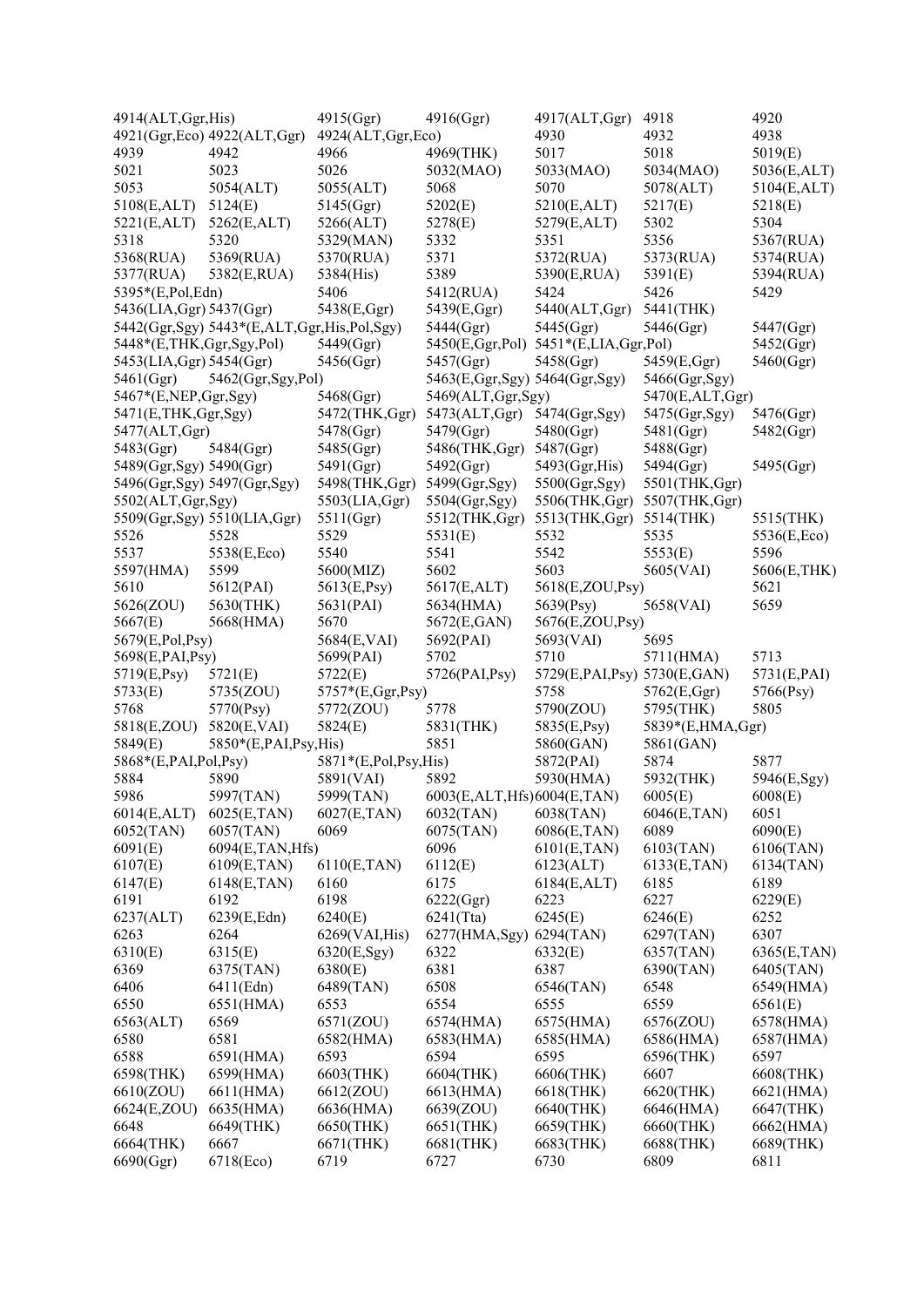| 6812                     | 6813(Sgy)                                          | 6814(THK)                   | 6822(THK)           | 6829(E,THK)                                                | 6833(E, THK)                        | 6834(E,THK)  |
|--------------------------|----------------------------------------------------|-----------------------------|---------------------|------------------------------------------------------------|-------------------------------------|--------------|
| 6835(THK)                | 6836(THK)                                          | 6838(E, THK)                | 6839(E,ZOU)         | 6847(THK)                                                  | 6849(E,THK)                         | 6851         |
| 6853(E,ZOU)              | 6855(THK)                                          | 6859(THK)                   | 6860(THK)           | 6874(E,THK)                                                | 6879(E,THK)                         | 6880(E,THK)  |
| 6881(E, THK)             | 6887(E,THK)                                        | 6893(E)                     | 6895(E, THK)        | 6902(E,THK)                                                | 6907(E,THK)                         | 6921(E)      |
| 6922(E,THK)              | 6928(THK)                                          | 6929                        | 6942(THK)           | 6943(E)                                                    | 6950                                | 6955(THK)    |
| 6963(E)                  | 6965                                               | 6967(E)                     | 6972(E)             | 6973(E,THK)                                                | 6982(E,THK)                         | 6983(E)      |
| 6990                     | 6994(THK)                                          | 6995                        | 6999(THK)           | 7004(E,THK)                                                | 7012(THK)                           | 7035(THK)    |
| 7037(E)                  | 7063                                               | 7064                        | 7068(THK)           | 7071(E)                                                    | 7087(ALT)                           | 7093(ALT)    |
| 7097                     | 7099                                               | 7101                        | 7102                | 7107(E)                                                    | 7109                                |              |
| 7123(ALT, Edn)           |                                                    | 7127(ALT)                   | 7128                | 7135                                                       | 7136                                | 7143(ALT)    |
| 7149(ALT)                | 7150(ALT)                                          | 7167(E)                     | 7171                | 7176(ALT, Hpe)                                             | 7177(Hpe)                           |              |
| 7178(ALT, Hpe)           |                                                    | 7179(MAN, Hpe, His)         |                     | 7180(Hpe)                                                  | 7181(Hpe)                           | 7182(Hpe)    |
| 7183(Hpe)                | 7184(Hpe)                                          | 7185(Hpe)                   | 7186(MAN, Hpe, His) |                                                            | 7187(MAN, Hpe, His)                 |              |
| 7188(MAN, Hpe, His)      |                                                    | 7189(Hpe)                   | 7190(E,MAN,Hpe)     |                                                            | 7191(E,MAN, Hpe, His)               |              |
| 7192(E,MAN, Hpe)         |                                                    |                             |                     | 7193(ALT, Hpe) 7194(MAN, Hpe) 7197*(E, MAN, Hpe, His)      |                                     |              |
| 7198(E,MAN, Hpe, His)    |                                                    |                             |                     | 7199(E, Hpe, His) 7200(E, Hpe, His) 7201(E, ALT, Hpe, His) |                                     | 7202(Hpe)    |
| 7203(Hpe, His) 7204(Hpe) |                                                    | 7205*(E,ALT,Pol,Hpe,His)    |                     | 7206(ALT, Hpe) 7208(Hpe)                                   |                                     | 7209(Hpe)    |
| 7211(E,MAN,Hpe)          |                                                    | 7212(MAN)                   | 7213(E,MAN)         | 7215(Hpe)                                                  | 7216(Hpe)                           | 7217(E,ALT)  |
| 7220(Hpe)                | 7221(Hpe)                                          | 7222(E, Hpe, His) 7223(Hpe) |                     | 7224*(E,MAN, Hpe, His)                                     |                                     | 7225(Hpe)    |
| 7226(Hpe)                | 7227(ALT, Hpe)                                     | 7228(Hpe)                   | 7229(ALT)           | 7230(Hpe)                                                  | $7231$ (Hpe)                        | 7233(Hpe)    |
| 7235(Ggr)                | 7301*(E,MAN,Pol,Ggr)                               |                             | 7303(E)             | 7307(Mus)                                                  | 7309                                | 7310(Mus)    |
| 7316(Ggr)                | 7319(Ggr)                                          | 7321                        | 7322(Ggr)           | 7324                                                       | 7326(MAN, Mus) 7329(ALT)            |              |
| 7330(E)                  | 7331*(E,MAN,Pol,Sgy,Hfs,His)                       |                             | 7335(Pol)           | 7339                                                       | 7341(MAN, Pol)                      | 7343(E,MAN)  |
| 7344(MAN)                | 7345(MAN)                                          | 7346(MAN)                   | 7347(MAN)           | 7349(Ggr)                                                  | 7350(MAN)                           | 7351(Ggr)    |
| 7352(Ggr)                | 7354(E,MAN,Ggr)                                    |                             | 7358(E,MAN)         | 7362(Ggr)                                                  | 7363(Ggr)                           |              |
| 7369(MAN, Ggr)           |                                                    | 7371(Mel,Ggr)               | 7373(E)             | 7375*(E,MAN,Pol,Sgy,Ggr)                                   |                                     | 7376         |
| 7381(E,Ggr)              | 7383                                               | 7387(Pol,Ggr)               | 7391(E,Ggr)         | 7392(E,Ggr)                                                | 7394(Ggr)                           | 7396(E)      |
| 7397(E)                  | 7398(E,ALT)                                        | 7405(E)                     | 7411                | 7412                                                       | 7415                                |              |
|                          | 7420*(E,MAN, Hfs, Edn, His, Pol) 7423(E, ALT, Ggr) |                             |                     | 7424(Ggr)                                                  | 7425(ALT)                           | 7426(E,MAN)  |
| 7427(MAN, Ggr)           |                                                    | 7428(E,MAN,Ggr)             |                     | 7430                                                       | 7434(Ggr)                           | 7436         |
| 7437(ALT,Ggr)            |                                                    | 7451(Hfs)                   | 7454(E)             | 7455(E)                                                    | 7457                                | 7459(Hfs)    |
| 7460*(E,Hfs,Mel)         |                                                    | 7463(E,ALT,Ggr)             |                     | 7464(E)                                                    | 7466(E,ALT)                         | 7472         |
| 7474                     | 7475                                               | 7480                        | 7482(E,Pol,Hfs)     | 7483*(E,MAN,Pol,Sgy,Ggr)                                   |                                     | 7488(E)      |
| 7489                     | 7497(E)                                            | 7499*(E,Pol,Ggr,His)        |                     | 7500(E,His)                                                | 7504*(E,MAN,Ggr,Edn)                |              |
| 7505(E)                  | 7506(E,MAN,Ggr,His)                                |                             | 7509                | 7513(E,Pol)                                                | 7516(E,ALT)                         | 7522(E)      |
| 7523(E)                  | 7524(E)                                            | 7535(Ggr)                   | 7536(Ggr)           | 7543(E,Ggr)                                                | 7548(Ggr)                           |              |
| 7549(E,MAN,Ggr)          |                                                    | 7553                        | 7556(E,MAN)         | 7557(MAN)                                                  | 7565(Mel)                           | 7574(E)      |
| 7576                     | 7579(E)                                            | 7580                        | 7595(Ggr)           | 7599(Ggr)                                                  | 7601(Ggr)                           | 7604(E)      |
| 7607(Ggr)                | 7609(E)                                            | 7610(Ggr)                   | 7611(E,Pol,His)     | 7612(E)                                                    | 7628                                | 7633         |
| 7635                     | 7648(ALT)                                          | 7670                        | 7671                | 7673                                                       | 7697                                | 7701         |
| 7707                     | 7729                                               | 7736                        | 7743                | 7758                                                       | 7930(PAI)                           | 7931         |
| 7932(PAI)                | 7934                                               | 7936                        | 7937(VAI)           | 7938(GAN)                                                  | 7940                                | 7941(GAN)    |
| 7947                     | 7948(THK)                                          | 7949                        | 7950(E, THK)        | 7951(PAI)                                                  | 7955(PAI)                           | 7958(THK)    |
| 7959(THK)                | 7962(THK)                                          | 7963(ALT, His)              | 7968(THK)           | 7970                                                       | 7972                                | 7975         |
| 7976(E,GAN)              | 7981(PAI)                                          | 7983(E, PAI, Ggr) 7988(VAI) |                     |                                                            | 7990(E,MIZ,Ggr)7994*(E,ALT,Edn,Ggr) |              |
| 7995(MIZ)                | 8001(E,THK,Pol,Ggr)                                |                             | 8003(THK)           | 8004(E,Pol)                                                | 8006(THK)                           | 8013(E, VAI) |
| 8021(THK)                | 8022(GAN)                                          | 8029                        | 8030(GAN)           | 8034(E,GAN, His)                                           |                                     | 8035(THK)    |
| 8037                     | 8045(VAI)                                          | 8054                        | 8055(E,GAN)         | 8061(THK)                                                  | 8069(HMA)                           | 8070(HMA)    |
| 8071                     | 8072                                               | 8074                        | 8079(HMA)           | 8085(E,MIZ)                                                | 8086(E,HMA)                         | 8126         |
| 8128(ZOU)                | 8129(THK,Ggr)                                      | 8132(Ggr)                   | 8133(THK)           | 8142                                                       | 8143(THK)                           | 8147         |
| 8151(HMA)                | 8152(THK)                                          | 8156(THK,Ggr)               | 8158                | 8159(THK)                                                  | 8163                                |              |
| 8166(E,THK,Ggr)          |                                                    | 8167(THK)                   | 8169(THK)           | 8183(THK)                                                  | 8184                                | 8186(THK)    |
| 8192                     | 8200(THK)                                          | 8203(THK)                   | 8204                | 8205(E,THK)                                                | 8207(THK)                           |              |
| 8208(THK,Ggr)            |                                                    | 8209(THK)                   | 8211(THK, Ggr)      | 8214(E,THK)                                                | 8216(THK)                           | 8221(THK)    |
| 8222(THK, His)           |                                                    | 8226(THK)                   | 8228(THK)           | 8230(THK)                                                  | 8231(THK)                           | 8232(THK)    |
| 8242                     | 8250(THK)                                          | 8251(THK)                   | 8254(THK)           | 8256(THK)                                                  | 8257(THK)                           | 8262         |
| 8263(THK)                | 8270(THK)                                          | 8272(THK)                   | 8273                | 8276*(E,THK,Edn,Pol)                                       |                                     | 8278         |
|                          | 8288*(E,THK,Ggr,His,Pol,Edn) 8293                  |                             | 8295                | 8296                                                       | 8297                                | 8298         |
| 8457(Pol)                |                                                    |                             |                     |                                                            |                                     |              |
|                          |                                                    |                             |                     |                                                            |                                     |              |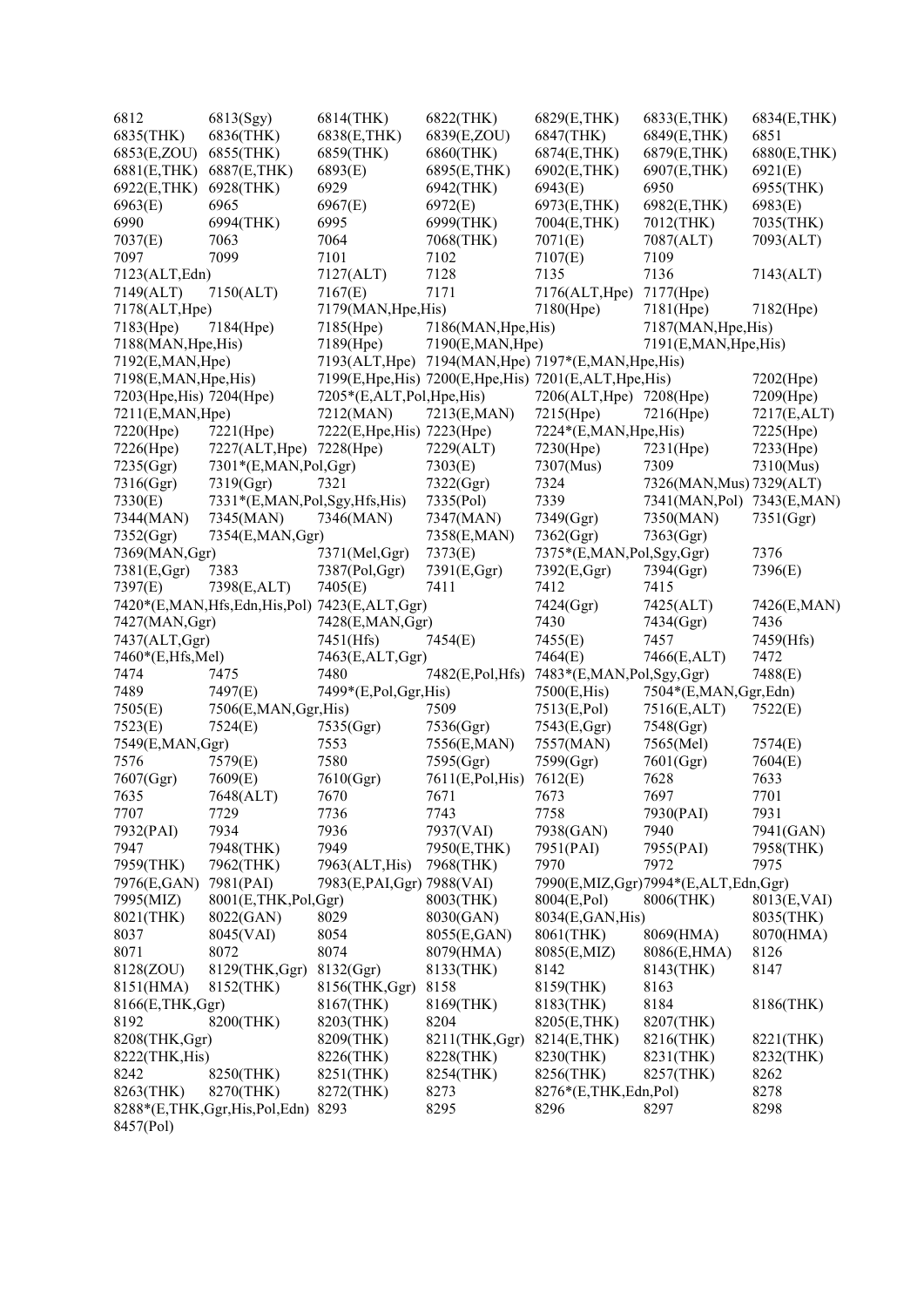## **II. ROLL NUMBERS OF SUCCESSFUL CANDIDATES IN SECOND DIVISION (NOT IN ORDER OF MERIT)**

| 1        | 4(TAN)   | 5        | 9(TAN)   | 11       | 12       | 13       |
|----------|----------|----------|----------|----------|----------|----------|
| 14(TAN)  | 16(TAN)  | 19       | 20       | 21       | 25       | 26       |
| 29(TAN)  | 30(TAN)  | 31(TAN)  | 33       | 35       | 37(TAN)  | 45       |
| 49       | 50       | 51       | 52       | 53       | 54       | 55       |
| 56       | 57       | 58       | 59       | 60       | 61       | 62       |
| 63       | 64       | 65       | 66       | 67       | 68       | 69       |
| 73       | 74       | 75       | $77 \,$  | 79       | 80       | 81       |
| 84       | 86       | 87       | 88       | 90       | 91       | 95       |
| 96       | 97       | 98       | $100\,$  | 105      | 106      | 108(Ggr) |
| 109      | 110      | 111      | 112      | 113      | 114      | 115      |
| 116      | 118      | 122      | 125      | 128      | 129      | 134      |
| 135      | 136      | 139      | 140      | 146      | 148      | 150      |
| 153      | 154(E)   | 159      | 161      | 162      | 168      | 169      |
| 170      | 172      | 177      | 180      | 182      | 184      | 188      |
| 196      | 201      | 203      | 209      | 210      | 216      | 217      |
| 221      | 224      | 225      | 226(THK) | 230      | 231      | 240      |
| 242      | 244(MAO) | 246      | 247      | 249      | 250      | 253      |
| 255(E)   | 256(E)   | 257      | 258      | 259(E)   | 263      | 269      |
| 278      | 281      | 285      | 287      | 289      | 291      | 292      |
| 293      | 294      | 296      | 298      | 301      | 302      | 304      |
| 305      | 306      | 307      | 310      | 311      | 312      | 313      |
| 314(Ggr) | 315      | 316      | 318      | 319      | 320      | 322      |
| 324      | 329      | 330      | 333(THK) | 335      | 336      | 337      |
| 339      | 340      | 342      | 343      | 345      | 346      | 347      |
| 349      | 350      | 353      | 355(ALT) | 357      | 359      | 365(ALT) |
| 369      | 370      | 371      | 372      | 373      | 374      | 378      |
| 379      | 380      | 381      | 382      | 391      | 400      | 401      |
| 406      | 409      | 410      | 412      | 414      | 420      | 421      |
|          |          |          |          |          |          |          |
| 422      | 423      | 424      | 425      | 426      | 428      | 429      |
| 430      | 432      | 433      | 439      | 440      | 442      | 443      |
| 444      | 445      | 448      | 449      | 451      | 454      | 456      |
| 458      | 459      | 460      | 461      | 462      | 463      | 464      |
| 465      | 466      | 467      | 468      | 471      | 472      | 475(Hpe) |
| 476      | 477      | 478      | 481(E)   | 483      | 484      | 486      |
| 489      | 490      | 491      | 493      | 494      | 495(E)   | 496(ALT) |
| 500      | 502      | 503      | 508      | 509      | 513      | 514      |
| 517      | 520      | 523      | 524      | 525      | 526      | 527      |
| 528      | 530      | 531      | 534      | 536      | 537      | 540      |
| 542      | 543      | 544      | 548      | 550      | 552      | 553      |
| 554      | 555      | 556      | 557      | 558      | 559      | 560      |
| 562      | 563      | 567(ALT) | 569      | 572(ALT) | 573      | 574      |
| 575      | 576      | 579      | 580      | 581(Mel) | 584      | 585      |
| 586      | 587      | 588      | 589      | 590      | 594      | 595      |
| 596      | 598      | 599      | 605      | 609      | 614      | 615      |
| 617      | 618      | 619      | 620      | 623      | 626      | 631      |
| 632      | 634      | 636(Hfs) | 638      | 639      | 640      | 641      |
| 642      | 646      | 647      | 648      | 650      | 652      | 655      |
| 656      | 657      | 659      | 660      | 663      | 664      | 665      |
| 666      | 667      | 668      | 669      | 670      | 671      | 676      |
| 677      | 679      | 683      | 684      | 685      | 689      | 690      |
| 694      | 696      | 697(Ggr) | 698      | 699      | 700(Ggr) | 702(Ggr) |
| 704      | 705      | 706      | 712      | 714      | 716      | 717      |
| 718      | 719      | 720      | 723(Ggr) | 726      | 727      | 728      |
| 729      | 730      | 731      | 732      | 735      | 736(THK) | 738      |
| 740      | 741      | 742      | 743      | 745      | 746      | 750      |
| 754      | 756      | 783      | 787(RUA) | 788(ALT) | 789      | 791      |
| 794(ALT) | 796      | 797(ALT) | 798      | 800(ALT) | 801      | 802      |
| 806      | 807      | 808      | 809      | 812      | 813      | 814      |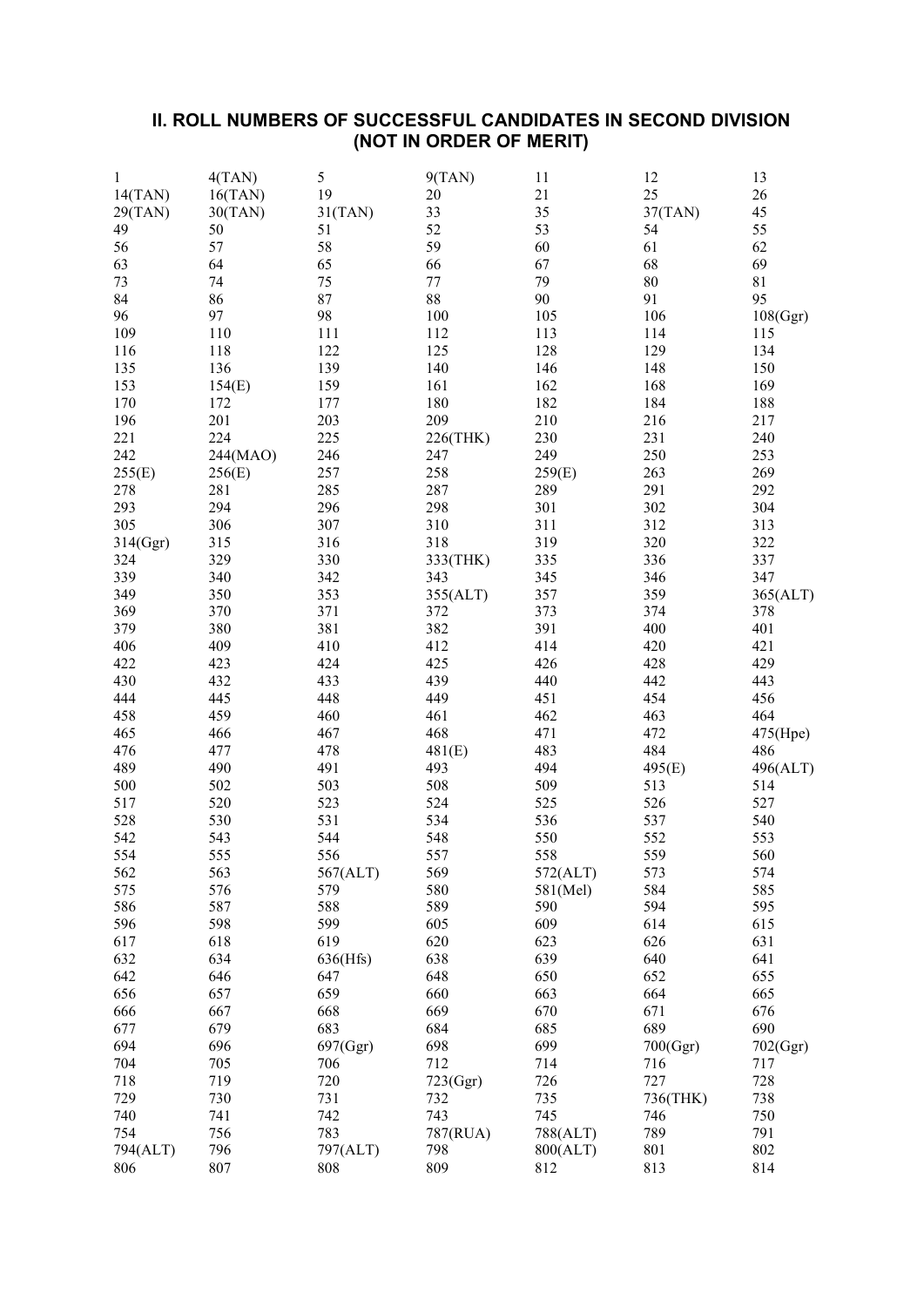| 816       | 817         | 819       | 820       | 821       | 824       | 825       |
|-----------|-------------|-----------|-----------|-----------|-----------|-----------|
| 827       | 828         | 829       | 831       | 832       | 834       | 836       |
| 837       | 838         | 839       | 840       | 841       | 842       | 843       |
| 844       | 845         | 847       | 851       | 853(THK)  | 858       | 860       |
| 861       | 862         | 865       | 866       | 868       | 869       | 873       |
| 874       | 876         | 877       | 878       | 879       | 880       | 881       |
| 882       | 883(E, THK) | 886       | 888       | 889       | 890       | 891       |
| 892       | 893         | 894       | 895       | 896       | 897       | 898       |
| 899       | 902         | 904       | 905       | 906       | 907       | 908       |
| 909       | 910         | 911       | 912       | 913       | 914       | 915       |
| 917       | 918         | 919       | 921       | 922       | 923       | 924       |
|           |             |           |           |           |           |           |
| 925       | 928         | 929       | 931       | 933       | 935       | 938       |
| 940       | 942         | 950       | 952       | 953       | 954       | 955       |
| 957       | 960         | 961       | 962       | 964       | 968       | 969       |
| 971       | 972         | 973       | 974       | 978       | 979       | 981       |
| 983       | 984         | 985       | 986       | 987       | 988(ALT)  | 990       |
| 991       | 994         | 995       | 998       | 999       | 1000      | 1002      |
| 1004      | 1005        | 1007      | 1008      | 1013      | 1014      | 1018      |
| 1024      | 1027        | 1035(ALT) | 1036      | 1037      | 1038      | 1039      |
| 1041      | 1042        | 1045      | 1046      | 1048      | 1051      | 1052      |
| 1053      | 1055        | 1056      | 1057      | 1058      | 1061      | 1066      |
| 1071(ALT) | 1072        | 1073      | 1076      | 1078      | 1079      | 1080      |
| 1081      | 1083        | 1084      | 1085      | 1086      | 1087      | 1089      |
| 1090      | 1092        | 1093      | 1094      | 1095      | 1096      | 1097      |
| 1099(ALT) | 1102        | 1104      | 1105      | 1108      | 1111      | 1114      |
| 1115      | 1118        | 1121      | 1122      | 1124      | 1126      | 1127      |
| 1128(ALT) | 1129        | 1131      | 1132      | 1134      | 1135      | 1136      |
| 1138      | 1139        | 1140      | 1141      | 1142      | 1143      | 1144      |
| 1145      | 1146        | 1147      | 1148      | 1149      | 1150      | 1151      |
| 1154      | 1155        | 1156      | 1157      | 1158      | 1160      | 1161      |
| 1163      | 1164        | 1165      | 1166      | 1167      | 1168      | 1171      |
| 1172      | 1174        | 1175      | 1176      | 1177      | 1178      | 1179      |
| 1181      | 1182        | 1183      | 1184      | 1185      | 1186      | 1187(ALT) |
| 1188(ALT) | 1189        | 1190      | 1191      | 1192      | 1195      | 1196      |
| 1199      | 1200        | 1201      | 1202      | 1203      | 1204      | 1206      |
| 1207      |             |           |           |           | 1212      |           |
|           | 1208        | 1209      | 1210      | 1211      |           | 1213      |
| 1214      | 1218        | 1219      | 1221      | 1223      | 1225      | 1226      |
| 1227      | 1229        | 1230      | 1231      | 1232      | 1233      | 1234      |
| 1235      | 1236        | 1238      | 1240      | 1241      | 1242      | 1243      |
| 1244      | 1245        | 1246      | 1248      | 1252      | 1253      | 1254      |
| 1256      | 1257        | 1259      | 1261      | 1264      | 1267      | 1270      |
| 1271      | 1272        | 1273      | 1274      | 1280      | 1283      | 1284      |
| 1285      | 1286        | 1289      | 1292      | 1293      | 1295      | 1298      |
| 1299(ALT) | 1301(ALT)   | 1303(ALT) | 1304      | 1305      | 1306      | 1307      |
| 1308      | 1309        | 1310(ALT) | 1311      | 1313      | 1314      | 1315      |
| 1317      | 1318        | 1319      | 1320(ALT) | 1321      | 1322      | 1323      |
| 1324      | 1325(ALT)   | 1326(ALT) | 1327      | 1328      | 1329      | 1330(ALT) |
| 1337      | 1338        | 1340(ALT) | 1341      | 1342      | 1345      | 1347      |
| 1349      | 1350        | 1351      | 1356      | 1357      | 1358      | 1359      |
| 1360      | 1361        | 1362      | 1363      | 1365      | 1366      | 1367      |
| 1369      | 1370        | 1371      | 1372      | 1374      | 1377(ALT) | 1378(ALT) |
| 1379      | 1380(ALT)   | 1381      | 1385      | 1386      | 1387      | 1388      |
| 1395      | 1399        | 1401      | 1402      | 1403      | 1404      | 1405      |
| 1410      | 1411        | 1413      | 1414      | 1416      | 1419      | 1420      |
| 1427      | 1431(ZOU)   | 1432      | 1433      | 1435      | 1438      | 1439(GAN) |
| 1441      | 1442        | 1446(HMA) | 1447      | 1448      | 1450      | 1451      |
| 1452(THK) | 1454        | 1455      | 1458      | 1460(THK) | 1461      | 1463(GAN) |
| 1464(PAI) | 1466        | 1467      | 1468      | 1469      | 1471      | 1476      |
| 1481(PAI) | 1482        | 1483      | 1486(PAI) | 1488(E)   | 1491(THK) | 1493      |
|           |             |           |           |           |           |           |
| 1496      | 1498        | 1499      | 1500      | 1501      | 1503      | 1506      |
| 1507      | 1509        | 1510(ZOU) | 1511(KOM) | 1515(VAI) | 1516(VAI) | 1517(MIZ) |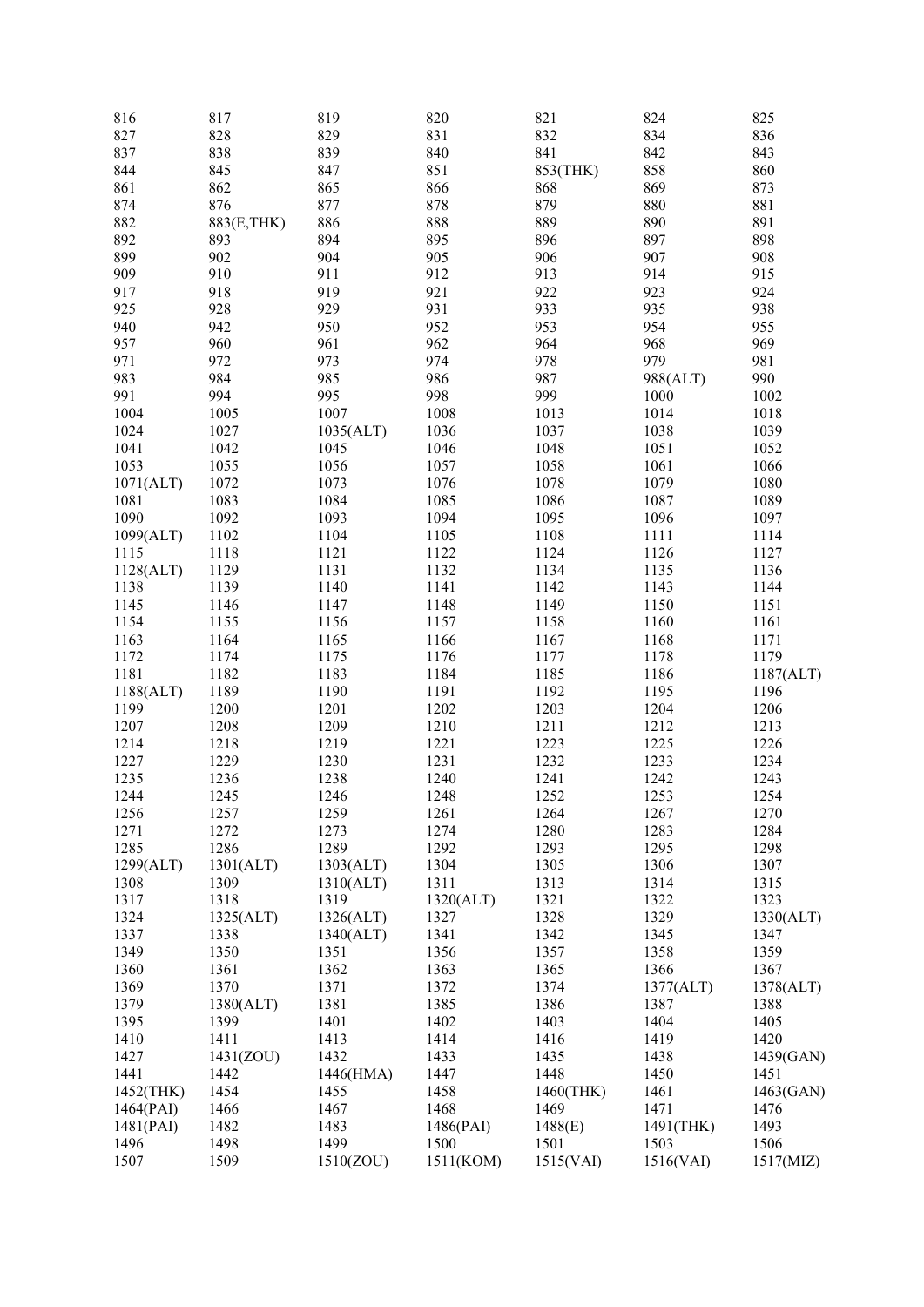| 1518(PAI) | 1520      | 1521(ZOU) | 1523        | 1524(HMA) | 1525      | 1527              |
|-----------|-----------|-----------|-------------|-----------|-----------|-------------------|
| 1530      | 1532(GAN) | 1533(ZOU) | 1535        | 1536      | 1537      | 1541              |
| 1543      | 1545(VAI) | 1546      | 1547        | 1549      | 1551(ZOU) | 1552              |
| 1556(ZOU) | 1559      | 1561(THK) | 1562        | 1563      | 1564      | 1565              |
| 1567      | 1568      | 1569      | 1570        | 1571      | 1573      | 1574              |
| 1576      | 1578      | 1579      | 1580        | 1581      | 1582(GAN) | 1583              |
| 1590      | 1593      | 1594      | 1595        | 1596(VAI) | 1597      | 1598              |
| 1599      | 1600      | 1601      | 1602        | 1603(THK) | 1606(PAI) | 1608              |
| 1609      | 1610      | 1611(VAI) | 1612(THK)   | 1614      | 1615(THK) | 1616              |
| 1619      | 1620      | 1621      | 1622        | 1623      | 1626      |                   |
| 1631      | 1633      | 1634      | 1635        |           | 1637      | 1627(VAI)<br>1638 |
|           |           |           |             | 1636(PAI) |           |                   |
| 1640      | 1642      | 1647(E)   | 1648        | 1649      | 1650      | 1651(MAO)         |
| 1652      | 1654      | 1656      | 1657        | 1658      | 1659      | 1660              |
| 1661      | 1662      | 1663      | 1665        | 1666(ALT) | 1667      | 1668(ALT)         |
| 1669      | 1671      | 1673(ALT) | 1675        | 1677      | 1679      | 1680              |
| 1681      | 1682      | 1683      | 1684        | 1685      | 1686      | 1688(ALT)         |
| 1690      | 1693      | 1694      | 1698        | 1700(E)   | 1701(ALT) | 1705              |
| 1706      | 1707(ALT) | 1710(ALT) | 1711        | 1712      | 1713      | 1714              |
| 1717      | 1718      | 1719      | 1720        | 1724      | 1728      | 1730              |
| 1731      | 1736      | 1738(ALT) | 1740        | 1743(ALT) | 1744      | 1747(ALT)         |
| 1748      | 1751      | 1756      | 1757        | 1760      | 1768      | 1770(ALT)         |
| 1772      | 1773      | 1776      | 1777        | 1782      | 1785      | 1789              |
| 1792      | 1793      | 1794      | 1795        | 1802      | 1806      | 1807(E)           |
| 1808      | 1818      | 1819      | 1822        | 1828      | 1829      | 1830              |
| 1831      | 1841      | 1842      | 1843(ALT)   | 1844      | 1846      | 1847              |
| 1848      | 1849      | 1854      | 1855        | 1859      | 1862      | 1863              |
| 1864      | 1866      | 1867      | 1868        | 1869      | 1870      | 1871              |
| 1872      | 1875(E)   | 1876      | 1877        | 1878      | 1879      | 1881              |
| 1882      | 1883      | 1884      | 1886        | 1887      | 1888      | 1889(ALT)         |
| 1890      | 1891      | 1892      | 1893        | 1894      | 1895      | 1896              |
| 1897      | 1898      | 1900      | 1901        | 1902      | 1903      | 1904              |
| 1906      | 1909      | 1910      | 1911        | 1912      | 1913      | 1914              |
| 1915      | 1916      | 1917      | 1920        | 1921      | 1922      | 1924              |
|           |           | 1928      |             | 1930      |           |                   |
| 1925      | 1927      |           | 1929        |           | 1932      | 1935              |
| 1937      | 1938      | 1941      | 1942        | 1943      | 1944      | 1945              |
| 1947      | 1948      | 1949      | 1950        | 1952      | 1953      | 1954              |
| 1955      | 1958      | 1959      | 1960        | 1961      | 1962      | 1965              |
| 1967      | 1968      | 1969      | 1970        | 1971      | 1972      | 1973              |
| 1974      | 1975      | 1976      | 1977        | 1980      | 1981      | 1982              |
| 1984(PAI) | 1985      | 1986      | 1987        | 1990      | 1995      | 1997              |
| 1998      | 1999      | 2002      | 2003        | 2006      | 2007      | 2010              |
| 2011      | 2013      | 2014      | 2016        | 2017      | 2019(E)   | 2022              |
| 2025      | 2026      | 2027      | 2028        | 2030      | 2035      | 2037              |
| 2038      | 2040      | 2042      | 2043(E)     | 2044      | 2046      | 2048              |
| 2049      | 2050      | 2051      | 2052        | 2053      | 2054      | 2055              |
| 2067      | 2068      | 2073      | 2077        | 2079      | 2081      | 2087              |
| 2088      | 2089(THK) | 2090      | 2091        | 2093      | 2095      | 2100(THK)         |
| 2101      | 2102      | 2103      | 2104        | 2105      | 2106      | 2107              |
| 2108      | 2109      | 2110      | 2111        | 2112      | 2113      | 2114              |
| 2115      | 2117      | 2118      | 2119        | 2121      | 2122      | 2123              |
| 2124      | 2125      | 2126      | 2127        | 2128      | 2129      | 2130              |
| 2131      | 2132      | 2133      | 2134        | 2135      | 2138      | 2139              |
| 2140      | 2141      | 2142      | 2146        | 2147      | 2149      | 2152(Tta)         |
| 2154(Tta) | 2156      | 2158      | 2159        | 2162      | 2163      | 2166              |
| 2169      | 2170      | 2172      | 2180        | 2182      | 2183      | 2185              |
| 2189      | 2190      | 2191      | 2192        | 2195      | 2196      | 2197              |
|           |           |           |             |           |           |                   |
| 2202      | 2203      | 2204      | 2205        | 2206      | 2207      | 2208              |
| 2213      | 2215      | 2217      | 2222(E)     | 2223      | 2226      | 2229              |
| 2231      | 2235      | 2238      | 2239(E,ALT) | 2240(E)   | 2242      | 2245              |
| 2246      | 2252      | 2254      | 2257        | 2262      | 2263      | 2264              |
| 2267      | 2269      | 2270      | 2272        | 2275      | 2278(E)   | 2281              |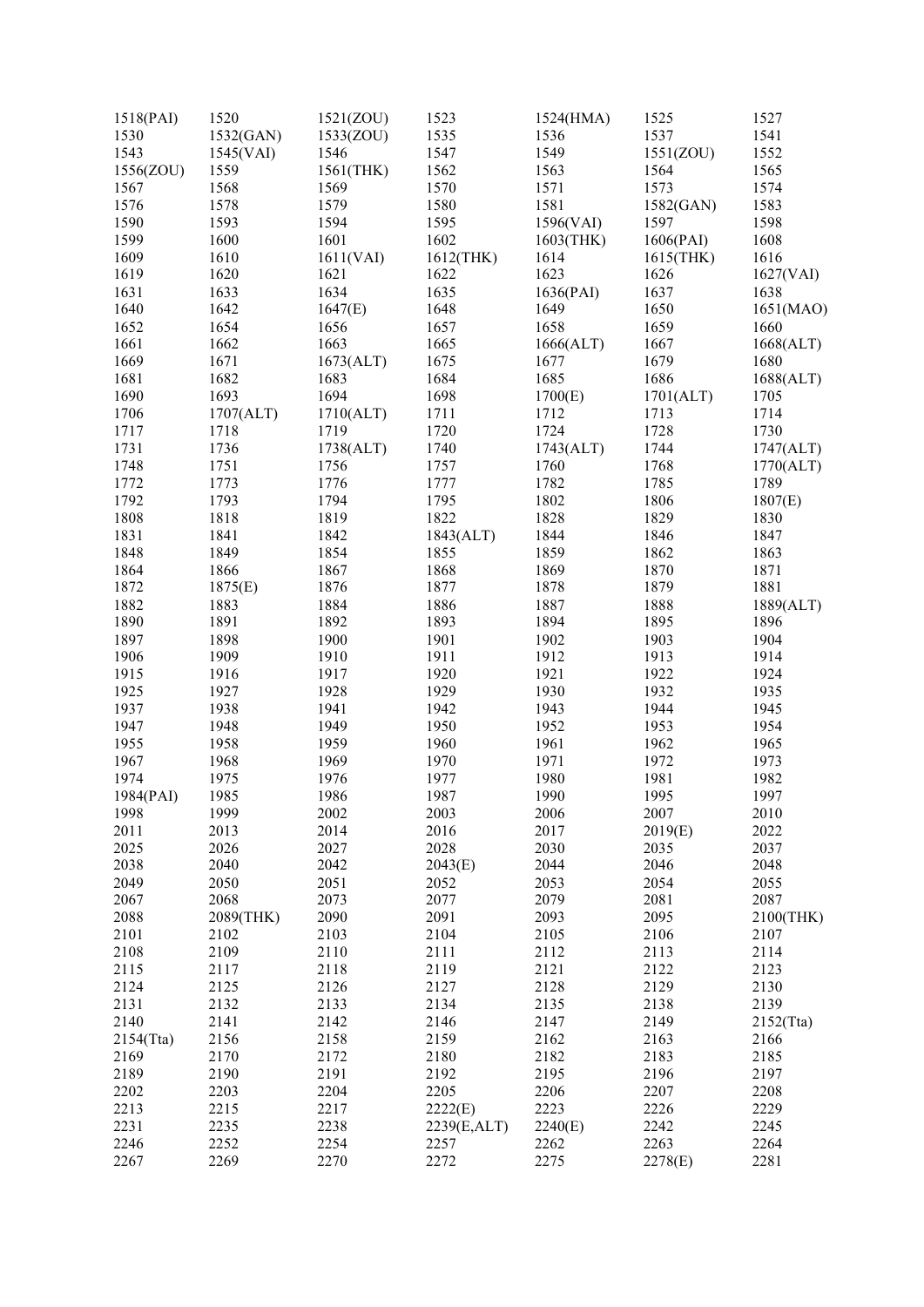| 2284      | 2286      | 2293      | 2294      | 2296         | 2300      | 2302      |
|-----------|-----------|-----------|-----------|--------------|-----------|-----------|
| 2303      | 2304      | 2305      | 2314      | 2316         | 2318      | 2321      |
| 2324      | 2326      | 2327      | 2330      | 2336         | 2352      | 2353      |
| 2354      | 2355      | 2356      | 2363      | 2364         | 2369      | 2372      |
| 2374      | 2378      | 2381      | 2383(Ggr) | 2385         | 2389      | 2390(Ggr) |
| 2391      | 2396(Ggr) | 2402(E)   | 2403      | 2405         | 2407      | 2408      |
| 2414      | 2415      | 2416      | 2418      | 2420         | 2424      | 2425      |
| 2426      | 2433      | 2434      | 2439      | 2441         | 2443      | 2444      |
| 2445      | 2446      | 2448      | 2449      | 2453         | 2454      | 2455      |
| 2459      | 2460      | 2463      | 2468      | 2475         | 2482      | 2484      |
| 2485      | 2487      | 2488      | 2500      | 2501         | 2502      | 2503      |
| 2505(MAN) | 2507      | 2509      | 2513      | 2514         | 2522(ALT) | 2523      |
| 2524(MAN) | 2525      | 2535      | 2539      | 2542         | 2543      | 2545      |
| 2546      | 2547      | 2548      | 2551      | 2554         | 2555(ALT) | 2559      |
| 2566      | 2568      | 2572      | 2574      | 2580         | 2583      | 2584      |
| 2586      | 2588      | 2589      | 2590      | 2592         | 2595      | 2597      |
| 2598      | 2600      |           | 2604      | 2606         | 2608      | 2609      |
|           |           | 2603(Ggr) |           |              |           |           |
| 2611      | 2612      | 2614      | 2615      | 2616<br>2624 | 2617      | 2618      |
| 2620      | 2621      | 2622      | 2623      |              | 2625      | 2626      |
| 2627      | 2628      | 2629      | 2638      | 2639         | 2642      | 2645      |
| 2646      | 2648      | 2652      | 2653      | 2657(E)      | 2658      | 2659      |
| 2661      | 2665      | 2667      | 2668      | 2670         | 2671      | 2674      |
| 2675      | 2677      | 2680      | 2681      | 2682         | 2683      | 2686      |
| 2690      | 2692      | 2700(Ggr) | 2701(Ggr) | 2702(Ggr)    | 2703(Ggr) | 2706      |
| 2708      | 2713      | 2716      | 2717(Ggr) | 2723         | 2726      | 2728(Ggr) |
| 2729      | 2731      | 2732      | 2733      | 2734         | 2735      | 2737      |
| 2739      | 2740      | 2741      | 2742      | 2743         | 2746      | 2748      |
| 2752      | 2754      | 2758      | 2761      | 2762         | 2763      | 2769      |
| 2770      | 2774      | 2776      | 2782      | 2789         | 2791      | 2793      |
| 2796      | 2797      | 2803(Ggr) | 2807(Ggr) | 2813         | 2814      | 2815      |
| 2816      | 2817      | 2819      | 2823      | 2827         | 2835      | 2836      |
| 2838(Ggr) | 2840(Ggr) | 2844      | 2847      | 2849         | 2853      | 2858      |
| 2859      | 2860      | 2864      | 2866      | 2867         | 2870      | 2871      |
| 2872      | 2873      | 2874      | 2875      | 2877         | 2881      | 2882(Ggr) |
| 2886      | 2887      | 2888      | 2895      | 2896         | 2897      | 2898      |
| 2900(Ggr) | 2902      | 2903(Ggr) | 2905      | 2908(Ggr)    | 2911      | 2912      |
| 2916(Ggr) | 2922      | 2924(Ggr) | 2929      | 2935         | 2937      | 2938(ALT) |
| 2940      | 2942      | 2943      | 2946      | 2948(Ggr)    | 2950(Ggr) | 2954      |
| 2956(Ggr) | 2958      | 2959(Ggr) | 2961(Ggr) | 2972         | 2975      | 2983      |
| 2986      | 2989(THK) | 2990(THK) | 2992(THK) | 2994         | 2998      | 2999(HMA) |
| 3000      | 3002(HMA) | 3003(THK) | 3004      | 3005(THK)    | 3006      | 3007(HMA) |
| 3008      | 3009      | 3010(THK) | 3011(THK) | 3012(THK)    | 3013(THK) | 3014(THK) |
| 3015      | 3016      | 3017      | 3019      | 3020         | 3021(HMA) | 3022      |
| 3023      | 3024      | 3025      | 3027      | 3029         | 3030      | 3032      |
| 3033      | 3034      | 3035      | 3036      | 3037         | 3038      | 3042      |
| 3043      | 3044      | 3046      | 3053      | 3055         | 3059      | 3063      |
| 3067      | 3068      | 3070      | 3071      | 3072         | 3073      | 3074      |
| 3076      | 3078      | 3079      | 3080      | 3081         | 3083      | 3086      |
| 3087      | 3088      | 3089      | 3090      | 3092         | 3094      | 3099      |
| 3101      | 3104      | 3106      | 3108      | 3109         | 3110      | 3111      |
| 3112      | 3119      | 3122      | 3123      | 3124         | 3125      | 3127      |
| 3128      | 3132      | 3133      | 3134      | 3135         | 3136      | 3138      |
| 3140      | 3141      | 3142      | 3143      | 3144         | 3146      | 3147      |
| 3148      | 3149      | 3150      | 3151      | 3152         | 3153      | 3154      |
| 3155      | 3156      | 3157      | 3158      | 3159         | 3160      | 3162      |
| 3163      | 3164      | 3167      | 3170(Ggr) | 3172         | 3173      | 3174      |
| 3175      | 3176      | 3180(Ggr) | 3182      | 3184(Ggr)    | 3185      | 3186      |
| 3187      | 3191      | 3192      | 3194      | 3195         | 3196      | 3198      |
| 3199      | 3200      | 3201      | 3202      | 3203         | 3204      | 3205      |
| 3206      | 3207      | 3208      | 3209      | 3210         | 3211      | 3214      |
| 3217      | 3219      | 3220      | 3222      | 3224         | 3225      | 3226      |
|           |           |           |           |              |           |           |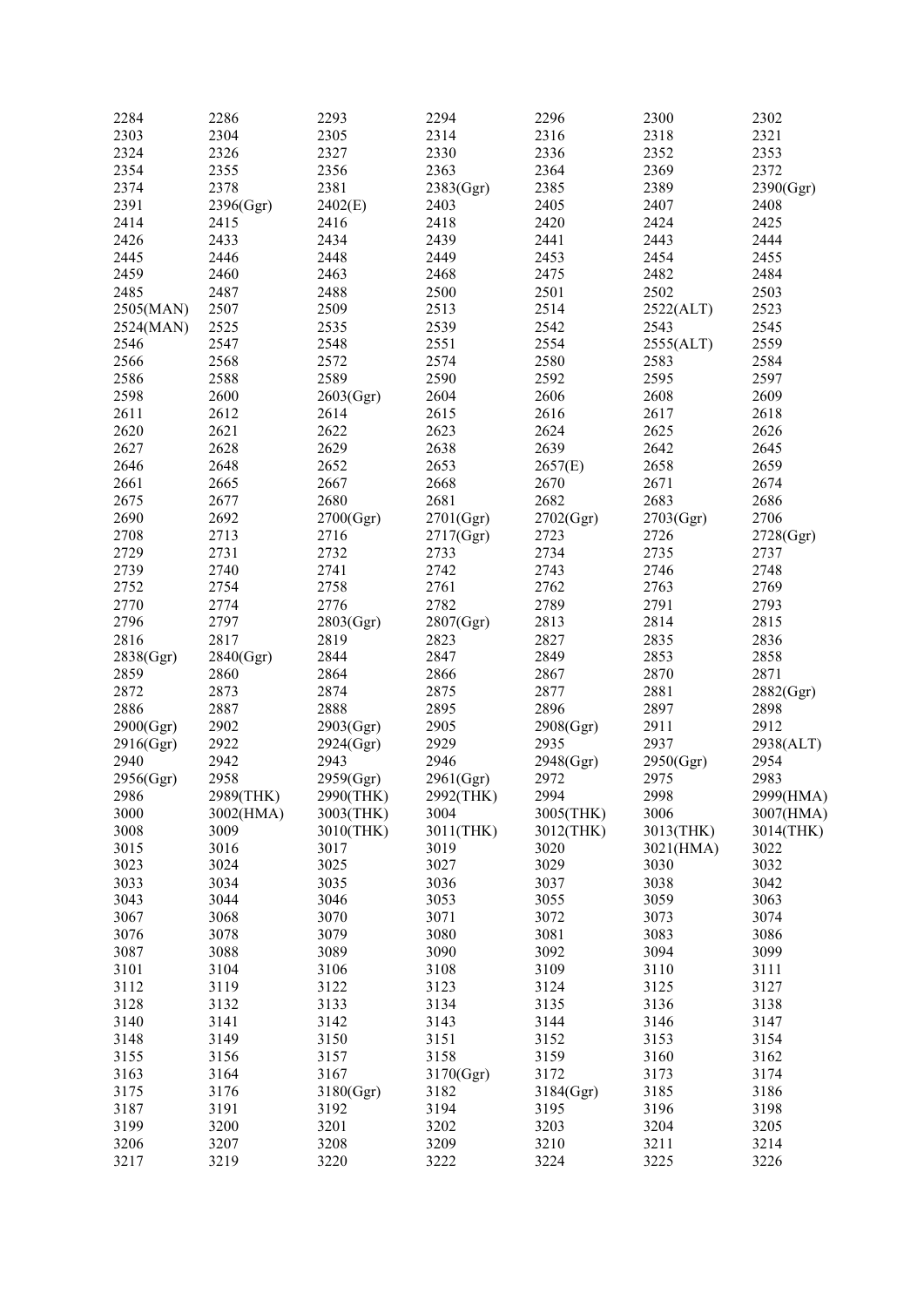| 3228      | 3230      | 3231      | 3232      | 3233      | 3236      | 3237      |
|-----------|-----------|-----------|-----------|-----------|-----------|-----------|
| 3238      | 3239      | 3240      | 3242      | 3244      | 3245      | 3246      |
| 3247(ALT) | 3248      | 3249      | 3250      | 3251      | 3253      | 3254      |
|           |           |           |           |           |           |           |
| 3255      | 3258      | 3260      | 3265      | 3266      | 3272      | 3273      |
| 3278      | 3280      | 3281      | 3284      | 3289      | 3290      | 3291      |
| 3292      | 3295      | 3296      | 3297      | 3300      | 3302      | 3303      |
| 3310      | 3312      | 3313      | 3323      | 3343      | 3344      | 3346      |
|           |           |           |           |           |           |           |
| 3347      | 3348      | 3349      | 3351      | 3353      | 3354      | 3355      |
| 3361      | 3375      | 3377      | 3380      | 3382      | 3383      | 3385      |
| 3387      | 3406      | 3408      | 3411      | 3416      | 3417      | 3421      |
| 3423      | 3424      | 3426      | 3428      | 3429      | 3430      | 3431      |
|           |           |           |           |           |           |           |
| 3441      | 3442      | 3446      | 3448      | 3449      | 3450      | 3451      |
| 3452      | 3453      | 3455      | 3456      | 3458      | 3459      | 3460      |
| 3471      | 3473      | 3474      | 3476      | 3477(Ggr) | 3478(Ggr) | 3479      |
| 3481      | 3482      | 3483      | 3484      | 3486      | 3487      | 3488      |
|           |           |           |           |           |           |           |
| 3490      | 3492      | 3493      | 3494      | 3495      | 3497(Ggr) | 3505      |
| 3506      | 3507      | 3508      | 3509      | 3511      | 3513      | 3516      |
| 3519      | 3521      | 3522      | 3524      | 3526      | 3529      | 3530(E)   |
|           |           |           |           |           |           |           |
| 3540      | 3545      | 3546      | 3547      | 3549      | 3550      | 3551      |
| 3552      | 3555      | 3558      | 3560      | 3563      | 3564      | 3565      |
| 3566      | 3567      | 3570      | 3573      | 3575      | 3576      | 3577      |
| 3579      | 3580      | 3581      | 3582      | 3590      | 3592      | 3594      |
|           |           |           |           |           |           |           |
| 3595      | 3598      | 3601      | 3612      | 3614      | 3616      | 3620      |
| 3621      | 3624      | 3626      | 3645      | 3647      | 3649      | 3650      |
| 3651      | 3653(THK) | 3654      | 3657      | 3658      | 3659      | 3660      |
| 3661      | 3663      | 3665      | 3666      | 3672      | 3673      | 3674      |
|           |           |           |           |           |           |           |
| 3679      | 3680(Ggr) | 3681(Ggr) | 3683(Ggr) | 3684      | 3686      | 3689      |
| 3691      | 3692      | 3694      | 3695      | 3696      | 3697      | 3698      |
| 3699      | 3700      | 3702      | 3704(Ggr) | 3710      | 3711      | 3713      |
| 3714(Ggr) | 3715      | 3716      | 3718      | 3719(Ggr) | 3722      | 3723      |
|           |           |           |           |           |           |           |
| 3724      | 3725      | 3727      | 3729      | 3730      | 3731      | 3732      |
| 3735(Hpe) | 3736      | 3738      | 3739      | 3740      | 3741      | 3746      |
| 3747      | 3749      | 3751      | 3752      | 3755      | 3756      | 3758(Ggr) |
| 3763      | 3764      | 3765(Ggr) | 3770      | 3772      | 3773      | 3774      |
|           |           |           |           |           |           |           |
| 3775      | 3776      | 3777      | 3778      | 3779      | 3780      | 3781      |
| 3783      | 3784      | 3785      | 3786      | 3788      | 3790      | 3791      |
| 3792      | 3793      | 3794      | 3795      | 3796      | 3798      | 3799      |
| 3803      | 3807      | 3809      | 3813      | 3815      | 3817      | 3818      |
|           |           |           |           |           |           |           |
| 3819      | 3821      | 3822      | 3823      | 3825      | 3826      | 3827      |
| 3830(TAN) | 3834      | 3835      | 3838      | 3839      | 3841      | 3842      |
| 3849      | 3850(ALT) | 3851(TAN) | 3853      | 3855      | 3856      | 3858      |
| 3859      | 3864      | 3866      | 3868      | 3873      | 3876      | 3880      |
|           | 3886      | 3890      | 3894      |           |           |           |
| 3882      |           |           |           | 3898      | 3903      | 3909      |
| 3912      | 3916      | 3918      | 3920      | 3921      | 3922      | 3923      |
| 3927      | 3929      | 3936      | 3939      | 3940      | 3941      | 3943      |
| 3944      | 3956      | 3957      | 3959(Ggr) | 3967(Ggr) | 3968(Ggr) | 3969(Ggr) |
|           |           |           |           | 3975      | 3976      | 3977      |
| 3971(Ggr) | 3972(Ggr) | 3973(Ggr) | 3974(Ggr) |           |           |           |
| 3978      | 3980      | 3981      | 3982      | 3983      | 3991      | 3993      |
| 3995      | 3996      | 3998      | 4002      | 4006      | 4011      | 4012      |
| 4013      | 4014      | 4017      | 4019      | 4020      | 4021      | 4027      |
| 4028      | 4033      | 4035      | 4036      | 4037      | 4038      | 4041      |
|           |           |           |           |           |           |           |
| 4042      | 4044      | 4045      | 4048      | 4049      | 4051      | 4060      |
| 4067      | 4069      | 4073      | 4080      | 4084      | 4087      | 4088      |
| 4090      | 4092      | 4093      | 4094      | 4096      | 4097      | 4098      |
| 4099      | 4100      | 4103      | 4104      | 4105      | 4106      | 4107      |
|           |           |           |           |           |           |           |
| 4108      | 4109      | 4110      | 4111      | 4112      | 4113      | 4114      |
| 4115      | 4116      | 4117      | 4118      | 4119      | 4120      | 4121      |
| 4122      | 4124      | 4125      | 4126      | 4129      | 4132      | 4134      |
| 4136      | 4138      | 4139      | 4140      | 4142      | 4144      | 4145      |
|           |           |           |           |           |           |           |
| 4146      | 4147      | 4149      | 4150      | 4152      | 4153      | 4154      |
| 4155      | 4156      | 4157      | 4158      | 4160      | 4161      | 4162      |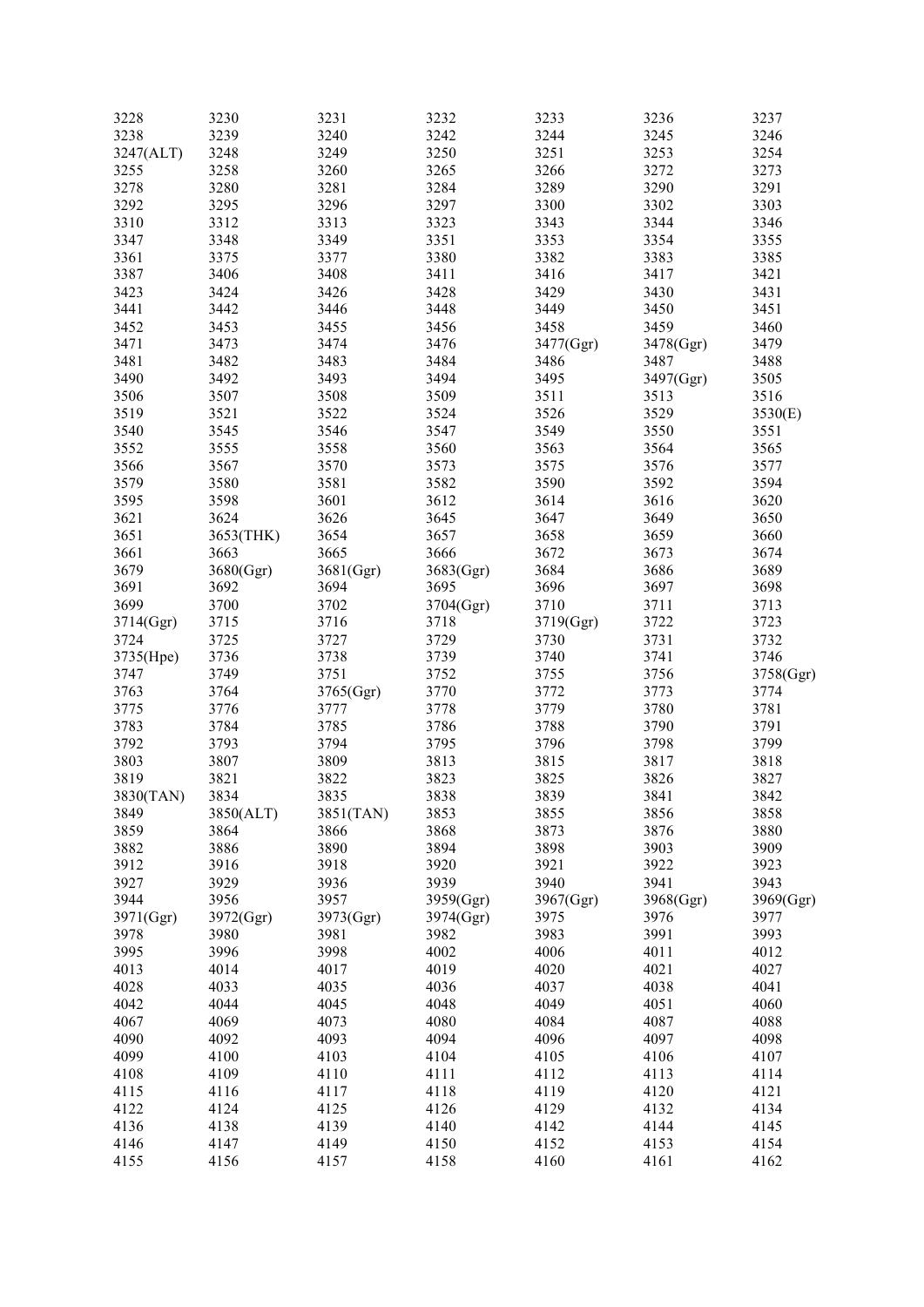| 4163      | 4164                   | 4165      | 4166      | 4167      | 4168      | 4169              |
|-----------|------------------------|-----------|-----------|-----------|-----------|-------------------|
| 4170      | 4171                   | 4172      | 4174      | 4175      | 4176      | 4177              |
| 4178      | 4179                   | 4180      | 4181      | 4184      | 4186      | 4188              |
| 4189      | 4190                   | 4191      | 4192      | 4193      | 4195      | 4197              |
| 4200      | 4201                   | 4202      | 4203      | 4204      | 4205      | 4206              |
| 4207      | 4208                   | 4210      | 4212      | 4214      | 4215      | 4216(E)           |
| 4217      | 4220(E)                | 4222(E)   | 4223      | 4227(THK) | 4228(THK) | 4232              |
| 4234(THK) | 4235(THK)              | 4238      | 4240      | 4243      | 4244(THK) | 4245(THK)         |
| 4247(THK) |                        | 4249(THK) | 4250(THK) | 4253(THK) | 4254(THK) |                   |
| 4256(THK) | 4248(THK)<br>4258(THK) |           | 4261(THK) | 4262      | 4263      | 4255(THK)<br>4264 |
|           |                        | 4259(THK) |           |           |           |                   |
| 4265      | 4267                   | 4269      | 4271      | 4272      | 4274      | 4275              |
| 4276      | 4278                   | 4279      | 4280      | 4281(THK) | 4282      | 4285(THK)         |
| 4286(THK) | 4288(THK)              | 4289(THK) | 4290(THK) | 4292      | 4295      | 4296              |
| 4297(THK) | 4298(THK)              | 4299(THK) | 4301      | 4304      | 4305      | 4306(THK)         |
| 4308(THK) | 4309(THK)              | 4311(THK) | 4318(THK) | 4319      | 4323      | 4324(THK)         |
| 4326      | 4327                   | 4329      | 4333      | 4334      | 4336      | 4338              |
| 4340      | 4341                   | 4345      | 4347      | 4348      | 4349      | 4350              |
| 4353(THK) | 4354                   | 4356      | 4357      | 4358      | 4359      | 4361(THK)         |
| 4362      | 4365                   | 4366      | 4368      | 4369      | 4371      | 4375              |
| 4380      | 4381                   | 4382      | 4385      | 4388      | 4393(THK) | 4395              |
| 4396(THK) | 4398(THK)              | 4400(THK) | 4401      | 4403      | 4404      | 4406              |
| 4407(THK) | 4411                   | 4412      | 4414(Ggr) | 4415      | 4417      | 4418              |
| 4420      | 4425                   | 4427      | 4428      | 4429      | 4431      | 4441              |
| 4445      | 4451                   | 4454      | 4469      | 4471      | 4472      | 4474              |
| 4477      | 4478                   | 4479      | 4481      | 4492      | 4494      | 4495              |
| 4507      | 4509                   | 4510      | 4512(THK) | 4514      | 4515(THK) | 4516              |
| 4517      | 4518                   | 4519      | 4520      | 4522      | 4524      | 4526              |
| 4528      | 4530                   | 4531      | 4532      | 4533(THK) | 4534(THK) | 4535              |
| 4536      | 4540                   | 4541      | 4546      | 4547      | 4549      | 4550              |
| 4551      | 4553                   | 4555      | 4556      | 4557      | 4558      | 4559              |
|           |                        |           |           |           |           |                   |
| 4561      | 4562(Pol)              | 4563(Hfs) | 4564      | 4565      | 4566      | 4567              |
| 4568      | 4570                   | 4571      | 4574      | 4575      | 4577      | 4579              |
| 4580      | 4581                   | 4583(Hfs) | 4584      | 4586      | 4587      | 4591              |
| 4592      | 4593                   | 4594      | 4595      | 4601      | 4602      | 4603              |
| 4604      | 4605                   | 4606      | 4607(Mel) | 4608      | 4609      | 4610              |
| 4611      | 4612                   | 4613      | 4614(Hfs) | 4615      | 4617      | 4618              |
| 4620(Hfs) | 4623                   | 4624(MAN) | 4625      | 4626      | 4627      | 4628              |
| 4629      | 4632                   | 4633      | 4635      | 4637      | 4640      | 4643              |
| 4644      | 4653                   | 4654      | 4656      | 4657      | 4660      | 4661              |
| 4662      | 4663                   | 4664      | 4665      | 4666      | 4668      | 4671              |
| 4675      | 4679                   | 4681      | 4683      | 4685      | 4689      | 4690              |
| 4691      | 4692                   | 4694      | 4695      | 4696      | 4699      | 4700              |
| 4701      | 4702                   | 4703      | 4704      | 4705      | 4706      | 4707              |
| 4708      | 4709                   | 4710      | 4712      | 4713      | 4715      | 4717              |
| 4718(THK) | 4724                   | 4731      | 4732      | 4733      | 4736(KOM) | 4740              |
| 4741      | 4742                   | 4744      | 4745      | 4746      | 4750      | 4756              |
| 4757      | 4758                   | 4763      | 4767      | 4768      | 4769      | 4771              |
| 4773      | 4774                   | 4775      | 4776(Mel) | 4778      | 4779      | 4783              |
| 4784      | 4788                   | 4789      | 4792      | 4800      | 4801      | 4811              |
| 4813      | 4818                   | 4824      | 4828(Mel) | 4830      | 4831      | 4837              |
| 4839      | 4840                   | 4844(THK) | 4845      | 4852      | 4853      | 4856              |
| 4859      | 4860                   | 4861      | 4862      | 4865      | 4872      | 4881              |
|           |                        | 4904      |           |           |           |                   |
| 4889      | 4894                   |           | 4906      | 4907      | 4908      | 4909              |
| 4928      | 4929                   | 4931(THK) | 4933      | 4934      | 4935      | 4936              |
| 4937      | 4940                   | 4944      | 4945      | 4946      | 4947      | 4948              |
| 4949      | 4950                   | 4951      | 4955      | 4956      | 4960      | 4961              |
| 4962      | 4963                   | 4964      | 4965(Ggr) | 4967      | 4968      | 4970              |
| 4971      | 4974                   | 4976      | 4978      | 4980(THK) | 4981      | 4982(THK)         |
| 4983      | 4984                   | 4985      | 4986      | 4990(THK) | 4995      | 4998              |
| 5000      | 5004                   | 5020      | 5022      | 5024      | 5025      | 5027              |
| 5028      | 5029                   | 5030      | 5031      | 5035(E)   | 5039(ALT) | 5040              |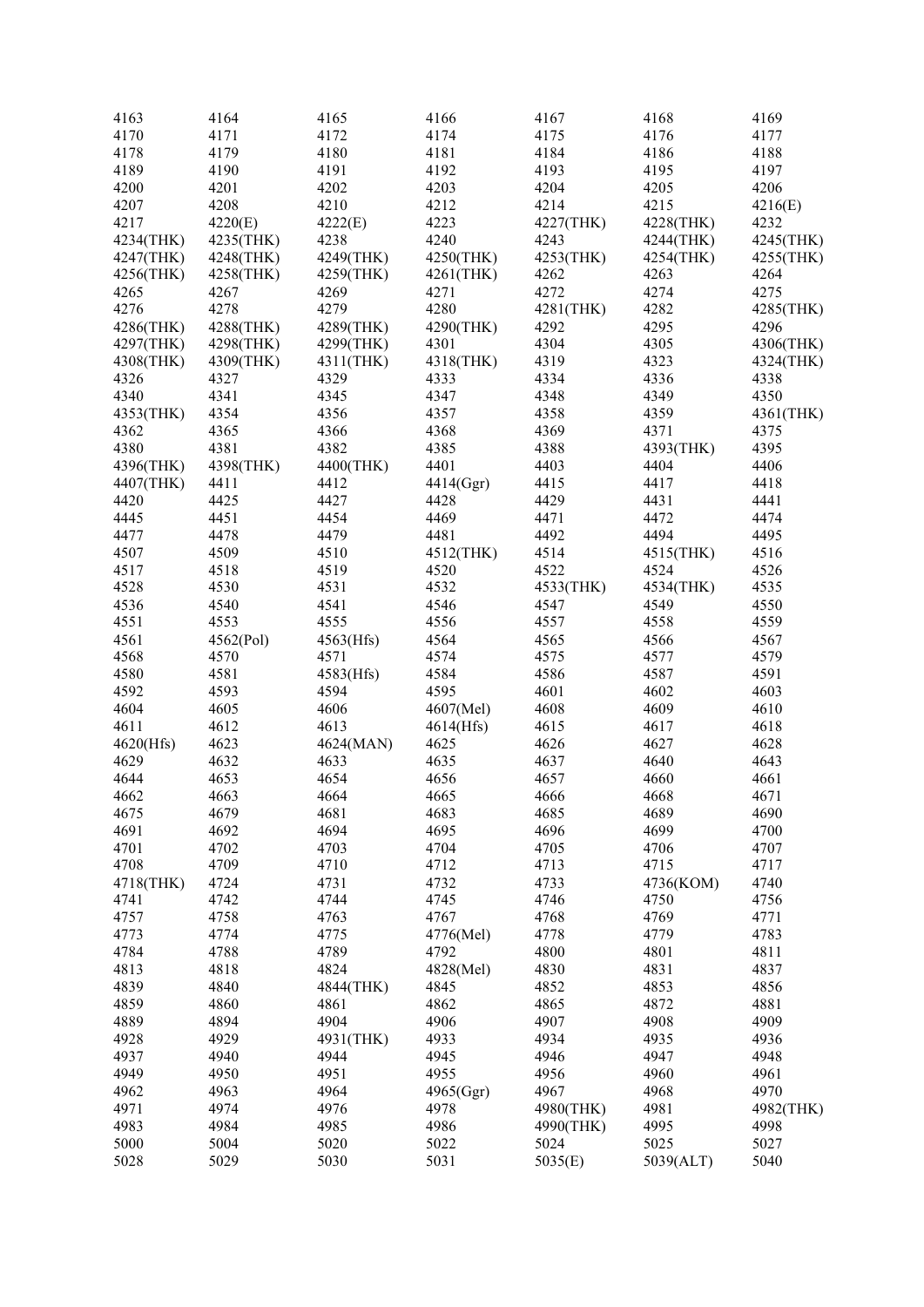| 5041      | 5042(ALT) | 5043        | 5044      | 5045      | 5046      | 5047      |
|-----------|-----------|-------------|-----------|-----------|-----------|-----------|
| 5049      | 5050      | 5051        | 5056      | 5057      | 5059      | 5060      |
| 5061      | 5062      | 5064(ALT)   | 5065      | 5069      | 5071      | 5072      |
| 5073      | 5074      | 5075        | 5079      | 5080      | 5081      | 5082      |
| 5083      | 5084      | 5085        | 5086      | 5089      | 5093      | 5095(ALT) |
| 5096      | 5099      | 5100        | 5101      | 5105      | 5106      | 5110      |
| 5116(ALT) | 5119      | 5120(ALT)   | 5121      | 5122      | 5123      | 5129      |
| 5131      | 5132(Pol) | 5133        | 5135      | 5137      | 5138      | 5139(Pol) |
| 5140      | 5141      | 5142        | 5149      | 5152      | 5153      | 5154      |
| 5157      | 5163      | 5164        | 5166      | 5167      | 5168      | 5169      |
| 5170      | 5173      | 5174        | 5175      | 5177      | 5185      | 5187      |
| 5193      | 5203      | 5204        | 5205      | 5206      | 5207(E)   | 5208      |
| 5209(E)   | 5211      | 5212        | 5213      | 5214      | 5215      | 5220      |
| 5222      | 5230      | 5232        | 5233      | 5234      | 5236      | 5237      |
| 5239      | 5242      | 5244        | 5246      | 5248      | 5249      | 5250      |
| 5253      | 5254      |             | 5258      | 5259(E)   | 5261      | 5263      |
|           |           | 5255(E,ALT) | 5271      |           |           | 5275      |
| 5267      | 5268      | 5270        |           | 5272      | 5273(E)   |           |
| 5276      | 5277      | 5280        | 5281      | 5286      | 5287      | 5288      |
| 5289      | 5290      | 5294        | 5298      | 5299      | 5300      | 5301      |
| 5303      | 5305      | 5306        | 5307      | 5308      | 5309      | 5310      |
| 5311      | 5312      | 5313        | 5314      | 5315      | 5316      | 5317      |
| 5319      | 5321      | 5322        | 5323      | 5324      | 5325      | 5326      |
| 5328      | 5330      | 5331        | 5334      | 5335      | 5336      | 5337      |
| 5338      | 5339      | 5340        | 5341      | 5344      | 5345      | 5346      |
| 5347      | 5348      | 5349        | 5350      | 5352      | 5353      | 5355      |
| 5357      | 5358      | 5359        | 5360      | 5361      | 5362      | 5363      |
| 5364      | 5365      | 5366        | 5375      | 5376(RUA) | 5378      | 5381      |
| 5385      | 5386      | 5387        | 5396      | 5397      | 5398(RUA) | 5400(RUA) |
| 5403(RUA) | 5405      | 5407        | 5408      | 5409      | 5410      | 5413      |
| 5414      | 5415(RUA) | 5416(RUA)   | 5417      | 5418      | 5419      | 5420      |
| 5422      | 5423      | 5430        | 5431      | 5432      | 5433      | 5434      |
| 5435      | 5455      | 5508        | 5516(Ggr) | 5517      | 5519(Ggr) | 5520      |
| 5525      | 5527      | 5530        | 5533      | 5534      | 5539      | 5543      |
| 5544      | 5548      | 5558(Hfs)   | 5560      | 5561      | 5562(Hfs) | 5565      |
| 5567      | 5569      | 5572        | 5578      | 5579      | 5580      | 5584      |
| 5586      | 5590      | 5593        | 5598      | 5601      | 5604(ZOU) | 5607      |
| 5608(ZOU) | 5609      | 5611        | 5614      | 5619      | 5620(E)   | 5622      |
| 5623(HMA) | 5624(HMA) | 5627(HMA)   | 5628      | 5629(HMA) | 5633(PAI) | 5635      |
| 5636      | 5637      | 5638        | 5640(THK) | 5641      | 5642      | 5643(MIZ) |
| 5644(VAI) | 5645      | 5646        | 5648      | 5650      | 5651(VAI) | 5653      |
| 5654      | 5655      | 5656        | 5657      | 5660      | 5661(PAI) | 5662      |
| 5663(ZOU) | 5665      | 5666        | 5669      | 5673      | 5674      | 5675      |
| 5677      | 5678      | 5680        | 5681(PAI) | 5682      | 5683(ZOU) | 5686      |
| 5688      | 5689      | 5691        | 5694      | 5696      | 5697      | 5701      |
| 5703      | 5704      | 5705        | 5706      | 5707      | 5708      | 5709      |
| 5712(VAI) | 5714(HMA) | 5716        | 5717      | 5718(HMA) | 5720      | 5723      |
| 5724      | 5725      | 5728        | 5736      | 5738(HMA) | 5739      | 5740      |
| 5741(E)   | 5742      | 5743        | 5744      | 5747      | 5748(HMA) | 5749(HMA) |
| 5752(HMA) | 5756      | 5759        | 5763      | 5767      | 5769      | 5774(HMA) |
| 5775      | 5777      | 5780        | 5781      | 5782      | 5783(HMA) | 5784      |
| 5785      | 5786      | 5788        | 5791      | 5792      | 5794      | 5796      |
| 5797      | 5798      | 5799        | 5800      | 5801      | 5803(MIZ) | 5804      |
| 5806      | 5808      | 5810        | 5811(VAI) | 5812      | 5813      | 5814      |
| 5816      | 5817      | 5819        | 5821      | 5822      | 5825      | 5826      |
| 5828      | 5829      | 5830        | 5834      | 5836(THK) | 5837      | 5838      |
| 5840      | 5841      | 5842        | 5843(E)   | 5844      | 5845      | 5846      |
| 5847      | 5848(E)   | 5852        | 5854      | 5857      | 5858      | 5862      |
| 5863      | 5864      | 5866(THK)   | 5869      | 5873      | 5875      | 5876      |
| 5878      | 5879      | 5881        | 5882      | 5883      | 5885      | 5886      |
| 5888      | 5889      | 5894(VAI)   | 5895      | 5896      | 5897      | 5898      |
| 5899      | 5903      | 5910        | 5912      | 5916(HMA) | 5918      | 5921      |
|           |           |             |           |           |           |           |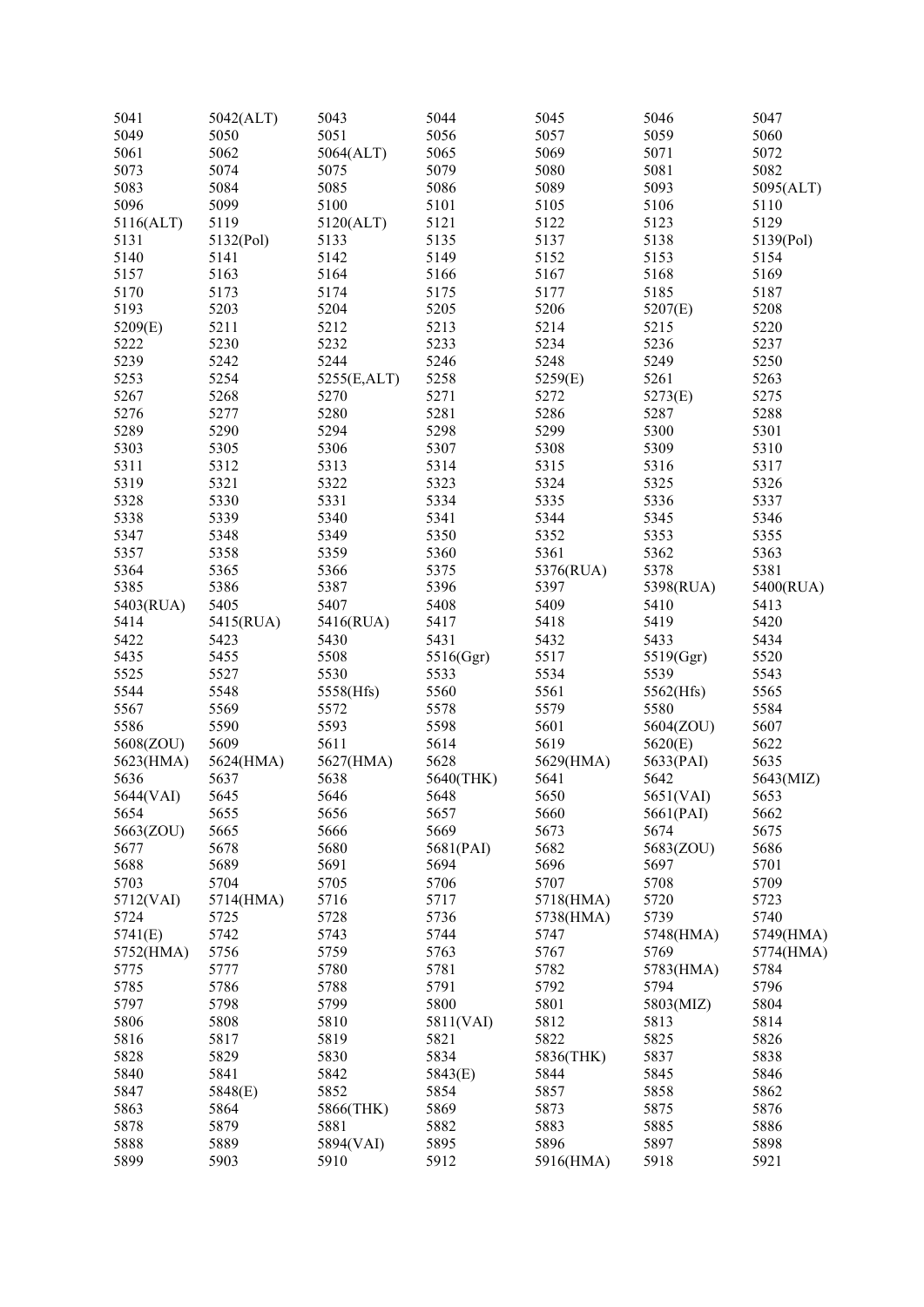| 5923        | 5924      | 5925      | 5927      | 5928      | 5931(HMA) | 5935      |
|-------------|-----------|-----------|-----------|-----------|-----------|-----------|
| 5937        | 5943      | 5947      | 5952      | 5953(HMA) | 5954(HMA) | 5957      |
| 5960(HMA)   | 5962      | 5963      | 5964      | 5965      | 5966      | 5967      |
| 5968        | 5973      | 5976      | 5977      | 5978      | 5980      | 5981      |
| 5982        | 5983      | 5984      | 5985      | 5987      | 5989      | 5990      |
| 5991(TAN)   | 5993      | 5995      | 5996      | 5998      | 6000      | 6001      |
| 6002        | 6006(E)   | 6007      | 6009      | 6010      | 6012      | 6013      |
| 6015        | 6016      | 6017(E)   | 6018      | 6019      | 6020(E)   | 6021      |
| 6022(E,TAN) | 6023      | 6024      | 6028(TAN) | 6029      | 6030      | 6031(TAN) |
| 6033(TAN)   | 6034      | 6035      | 6036      | 6037(TAN) | 6039(TAN) | 6040      |
| 6041(TAN)   | 6042(TAN) | 6043(TAN) | 6044      | 6047      | 6048(TAN) | 6049      |
| 6050        | 6054(TAN) | 6055(TAN) | 6056      | 6058(TAN) | 6059      | 6060      |
| 6061        | 6062      | 6063      | 6064(TAN) | 6065      | 6066      | 6067      |
| 6068        | 6070      | 6071      | 6073      | 6074      | 6076      | 6077      |
| 6078        | 6079      | 6080      | 6081      | 6082      | 6083(E)   | 6084      |
| 6085        | 6087      | 6088      | 6092      | 6093      | 6095      | 6098      |
|             |           | 6105      | 6108      | 6111      | 6114      | 6115      |
| 6100(TAN)   | 6102(TAN) |           |           |           |           |           |
| 6116        | 6117      | 6118      | 6119(TAN) | 6120(TAN) | 6121(TAN) | 6122(TAN) |
| 6125        | 6127      | 6128      | 6130      | 6132(TAN) | 6135      | 6136(E)   |
| 6137        | 6138      | 6139      | 6140      | 6141      | 6143      | 6144      |
| 6145        | 6150(E)   | 6152      | 6153      | 6157      | 6159      | 6161      |
| 6163        | 6164      | 6167      | 6168      | 6171      | 6181      | 6186      |
| 6187        | 6193      | 6195      | 6196      | 6199      | 6213      | 6215(Ggr) |
| 6217        | 6218      | 6219      | 6220      | 6221      | 6224      | 6225      |
| 6226        | 6228      | 6231      | 6232      | 6233      | 6234(Tta) | 6235      |
| 6236        | 6238      | 6242      | 6244      | 6249      | 6251      | 6253      |
| 6254        | 6255      | 6256      | 6265      | 6266      | 6267      | 6268      |
| 6272        | 6273      | 6274      | 6276      | 6278      | 6280      | 6285      |
| 6287        | 6288      | 6289      | 6291      | 6292(E)   | 6293      | 6295      |
| 6303(TAN)   | 6305      | 6306(E)   | 6308      | 6309      | 6311      | 6313      |
| 6317        | 6318      | 6321      | 6325(E)   | 6327      | 6329      | 6333      |
| 6334        | 6335      | 6338      | 6339      | 6340      | 6341      | 6342      |
| 6343        | 6344      | 6345      | 6346      | 6347      | 6349      | 6350      |
| 6351(TAN)   | 6352      | 6353      | 6354(TAN) | 6355(TAN) | 6356      | 6360      |
| 6361        | 6364(TAN) | 6366(TAN) | 6367      | 6371      | 6372(TAN) | 6373(TAN) |
| 6374        | 6377      | 6378      | 6379(TAN) | 6382      | 6384      | 6385      |
| 6388        | 6389      | 6391      | 6392      | 6393(TAN) | 6395      | 6396      |
| 6397        | 6398(TAN) | 6399      | 6400      | 6402      | 6403      | 6404      |
| 6409        | 6410      | 6413      | 6415(TAN) | 6418      | 6419      | 6422      |
| 6434        | 6436      | 6442      | 6444      | 6445      | 6446      | 6449      |
| 6452        | 6453      | 6455      | 6456      | 6460      | 6462      | 6463      |
| 6465        | 6466      | 6469      | 6472      | 6474      | 6477      | 6486      |
| 6488        | 6490      | 6492      | 6500      | 6502      | 6503      | 6511      |
| 6512(TAN)   | 6513      | 6514      | 6515      | 6517(TAN) | 6519      | 6526      |
| 6529        | 6531      | 6532      | 6533      | 6535      | 6536      | 6537      |
| 6541        | 6544      | 6552      | 6556      | 6557      | 6558      | 6560(HMA) |
| 6562        | 6564(HMA) | 6565(THK) | 6566(HMA) | 6567(HMA) | 6568      | 6570      |
| 6572        | 6573(HMA) | 6577      | 6579      | 6584(HMA) | 6589      | 6590      |
| 6592(HMA)   | 6600      | 6601      | 6602      | 6605      | 6609(HMA) | 6614(HMA) |
| 6615(HMA)   | 6616(HMA) | 6617(HMA) | 6619(HMA) | 6622(HMA) | 6623(HMA) | 6625(HMA) |
| 6626        | 6627(HMA) | 6628      | 6629      | 6630(HMA) | 6631(THK) | 6632(HMA) |
| 6633(HMA)   | 6634(HMA) | 6637      | 6638      | 6641      | 6642      | 6644(HMA) |
| 6645(HMA)   | 6652      | 6653      | 6654      | 6655(HMA) | 6658(THK) | 6661(THK) |
| 6663        | 6665      | 6666      | 6669      | 6670      | 6672(THK) | 6673      |
| 6674        | 6675      | 6676      | 6677      | 6678      | 6679(THK) | 6680      |
| 6682(THK)   | 6684      | 6685      | 6686      | 6687      | 6691      | 6692      |
| 6693        | 6694      | 6695      | 6696      | 6714      | 6715      | 6717      |
| 6721        | 6723      | 6724      | 6725      | 6726      | 6729      | 6731      |
| 6732        | 6735      | 6737      | 6746      | 6748      | 6762      | 6792      |
| 6793        | 6795      | 6796      | 6797      | 6798      | 6799      | 6801      |
|             |           |           |           |           |           |           |
| 6802        | 6803      | 6804      | 6805      | 6807      | 6808      | 6810      |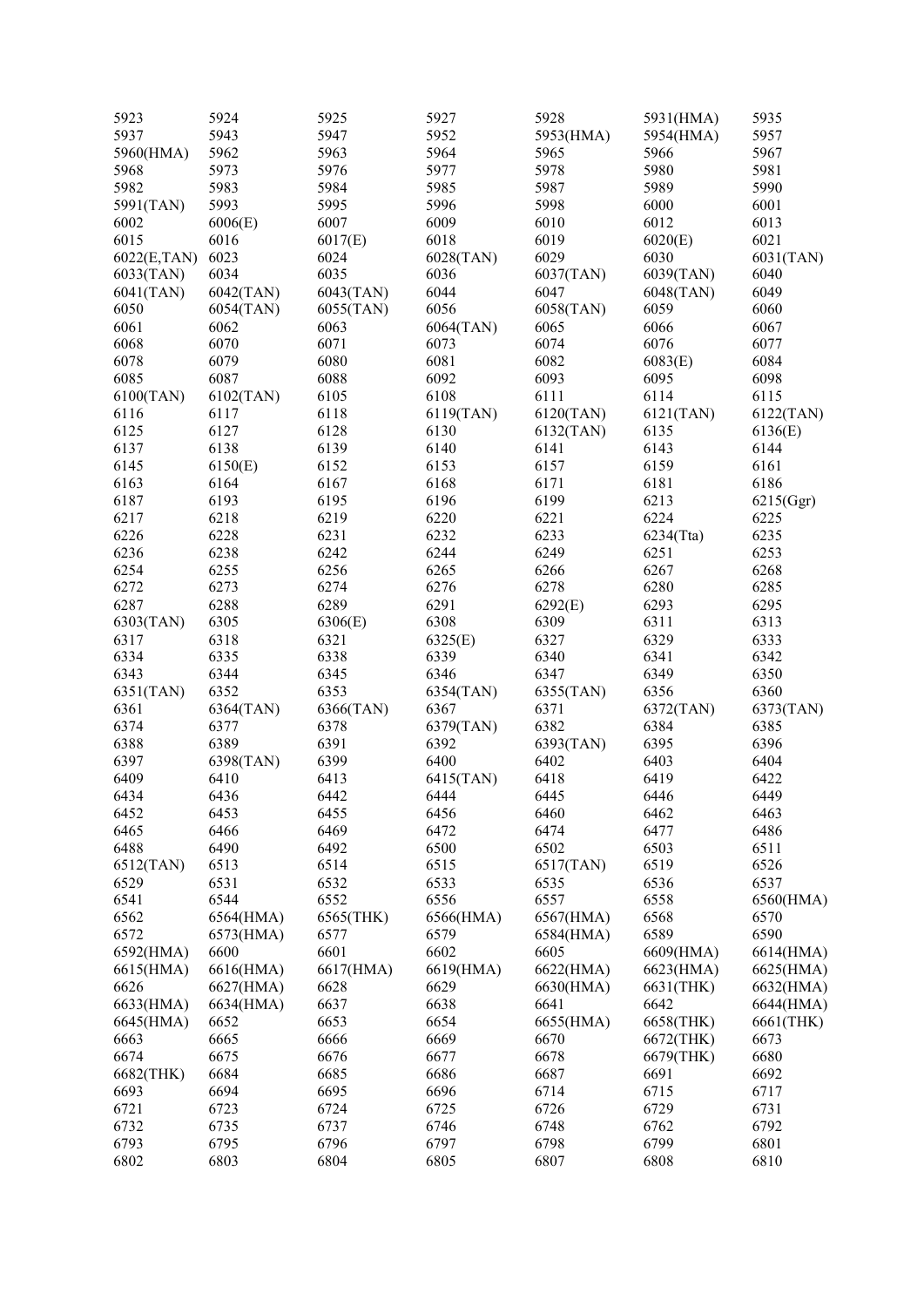| 6815         | 6816        | 6817(THK)   | 6818         | 6819         | 6820      | 6823        |
|--------------|-------------|-------------|--------------|--------------|-----------|-------------|
| 6824         | 6825        | 6826(THK)   | 6827         | 6828(E, THK) | 6830(THK) | 6831        |
| 6832(E, THK) | 6840(THK)   | 6841(THK)   | 6842         | 6844(THK)    | 6845(THK) | 6846        |
| 6848(THK)    | 6850(THK)   | 6852        | 6854         | 6856(THK)    | 6857(THK) | 6858(THK)   |
| 6861(THK)    | 6862(E)     | 6863        | 6864(THK)    | 6865(THK)    | 6866(THK) | 6867        |
| 6868         | 6869(THK)   | 6870        | 6871         | 6872         | 6875(THK) | 6876(E,THK) |
| 6877         | 6878(THK)   | 6883(THK)   | 6884(E, THK) | 6885(THK)    | 6886      | 6888        |
| 6889         | 6890        | 6891(E)     | 6892         | 6894         | 6896      | 6899(E,THK) |
| 6900(THK)    | 6901        | 6904(THK)   | 6905(THK)    | 6906(E,THK)  | 6908(E)   | 6909(E)     |
| 6910(E)      | 6911(E,THK) | 6912        | 6913         | 6914         | 6915      | 6916        |
| 6918         | 6919        | 6920(THK)   | 6923(THK)    | 6925(THK)    | 6926(E)   | 6927        |
| 6931(THK)    | 6932(THK)   | 6934(THK)   | 6935         | 6936         | 6937      | 6938        |
| 6939         | 6940(THK)   | 6944(E,THK) | 6947(THK)    | 6949(E)      | 6951      | 6952        |
| 6953         | 6954        | 6959        | 6960         | 6961         | 6962      | 6968        |
| 6970         | 6971        | 6974        | 6975         | 6977         | 6978      | 6980        |
| 6981         | 6984        | 6985        |              | 6987         |           | 6989        |
|              |             |             | 6986(THK)    |              | 6988(THK) |             |
| 6993         | 6996(THK)   | 6997        | 6998         | 7000         | 7006(THK) | 7010        |
| 7014         | 7016        | 7017        | 7019         | 7020         | 7024      | 7025        |
| 7026         | 7028        | 7029        | 7030         | 7031         | 7032      | 7033(THK)   |
| 7034         | 7038        | 7039        | 7040         | 7041         | 7042(THK) | 7043(E)     |
| 7047         | 7049        | 7051        | 7052         | 7053         | 7054      | 7055        |
| 7057         | 7059        | 7060(THK)   | 7061         | 7062         | 7065      | 7066        |
| 7067         | 7069        | 7070(THK)   | 7072         | 7073         | 7076(MAO) | 7078(MAO)   |
| 7079         | 7080        | 7081(MAO)   | 7082(MAO)    | 7084         | 7085      | 7086(MAO)   |
| 7088         | 7089        | 7090        | 7092         | 7094         | 7096      | 7098        |
| 7100         | 7103        | 7104        | 7106         | 7108         | 7110      | 7113(ALT)   |
| 7114         | 7115        | 7116        | 7117         | 7118         | 7119      | 7121        |
| 7122         | 7125        | 7131        | 7132         | 7133         | 7134      | 7137        |
| 7138         | 7139        | 7140        | 7141         | 7142         | 7144      | 7145        |
| 7146         | 7147        | 7148        | 7151         | 7152         | 7153      | 7154        |
| 7155         | 7156        | 7157        | 7158         | 7159         | 7160      | 7161        |
| 7162         | 7163        | 7164        | 7166         | 7168         | 7169      | 7174        |
| 7175         | 7195(Hpe)   | 7196(Hpe)   | 7214(Hpe)    | 7218         | 7219(Hpe) | 7234(Hpe)   |
| 7236         | 7237        | 7238        | 7239(Ggr)    | 7240         | 7241      | 7242        |
| 7243         | 7245        | 7246        | 7247         | 7248         | 7249      | 7250        |
| 7251         | 7254        | 7255        | 7256         | 7257         | 7259      | 7260        |
| 7261         | 7262        | 7263        | 7264         | 7265         | 7266      | 7268        |
| 7269         | 7271        | 7272        | 7273         | 7274         | 7275      | 7276        |
| 7277         | 7278        | 7279        | 7280         | 7281         | 7282      | 7283        |
| 7284         | 7285        | 7286        | 7288         | 7289         | 7291      | 7292        |
| 7293         | 7294        | 7295        | 7296         | 7298         | 7299      | 7302        |
| 7304         | 7305        | 7308        | 7312         | 7313         | 7314      | 7315        |
| 7317         | 7318        | 7320        | 7323(MAN)    | 7325(Mus)    | 7327      | 7328        |
|              | 7336        | 7337        |              | 7340         | 7342      | 7348        |
| 7334(MAN)    |             |             | 7338(Mus)    |              |           |             |
| 7355         | 7357        | 7359        | 7360         | 7361         | 7364      | 7365        |
| 7367         | 7368        | 7370        | 7372         | 7374(E)      | 7377      | 7379        |
| 7380         | 7382        | 7385        | 7386         | 7388         | 7389      | 7393(Mus)   |
| 7401         | 7402        | 7403        | 7406         | 7407         | 7408      | 7409        |
| 7410         | 7413        | 7414        | 7416         | 7417         | 7418(E)   | 7419        |
| 7421         | 7422        | 7429        | 7431         | 7432         | 7433      | 7438        |
| 7441(Pol)    | 7442        | 7443(Ggr)   | 7444         | 7445         | 7446      | 7447        |
| 7448         | 7449        | 7450        | 7452         | 7453(Ggr)    | 7456      | 7458        |
| 7461         | 7462        | 7465        | 7467         | 7468         | 7469      | 7473        |
| 7476         | 7477        | 7478        | 7479         | 7481         | 7484      | 7485        |
| 7487         | 7490        | 7491        | 7492         | 7493         | 7494      | 7495        |
| 7496         | 7498        | 7501        | 7502         | 7507         | 7508      | 7510        |
| 7514         | 7515        | 7517        | 7518         | 7520         | 7521      | 7525        |
| 7527         | 7528        | 7529        | 7530(MAN)    | 7531(Ggr)    | 7533(Ggr) | 7534        |
| 7537         | 7538        | 7539        | 7540         | 7541         | 7542      | 7544(Ggr)   |
| 7545         | 7546(Ggr)   | 7547(Ggr)   | 7550         | 7551         | 7552      | 7555        |
| 7558         | 7560        | 7566        | 7569         | 7570         | 7573      | 7577        |
|              |             |             |              |              |           |             |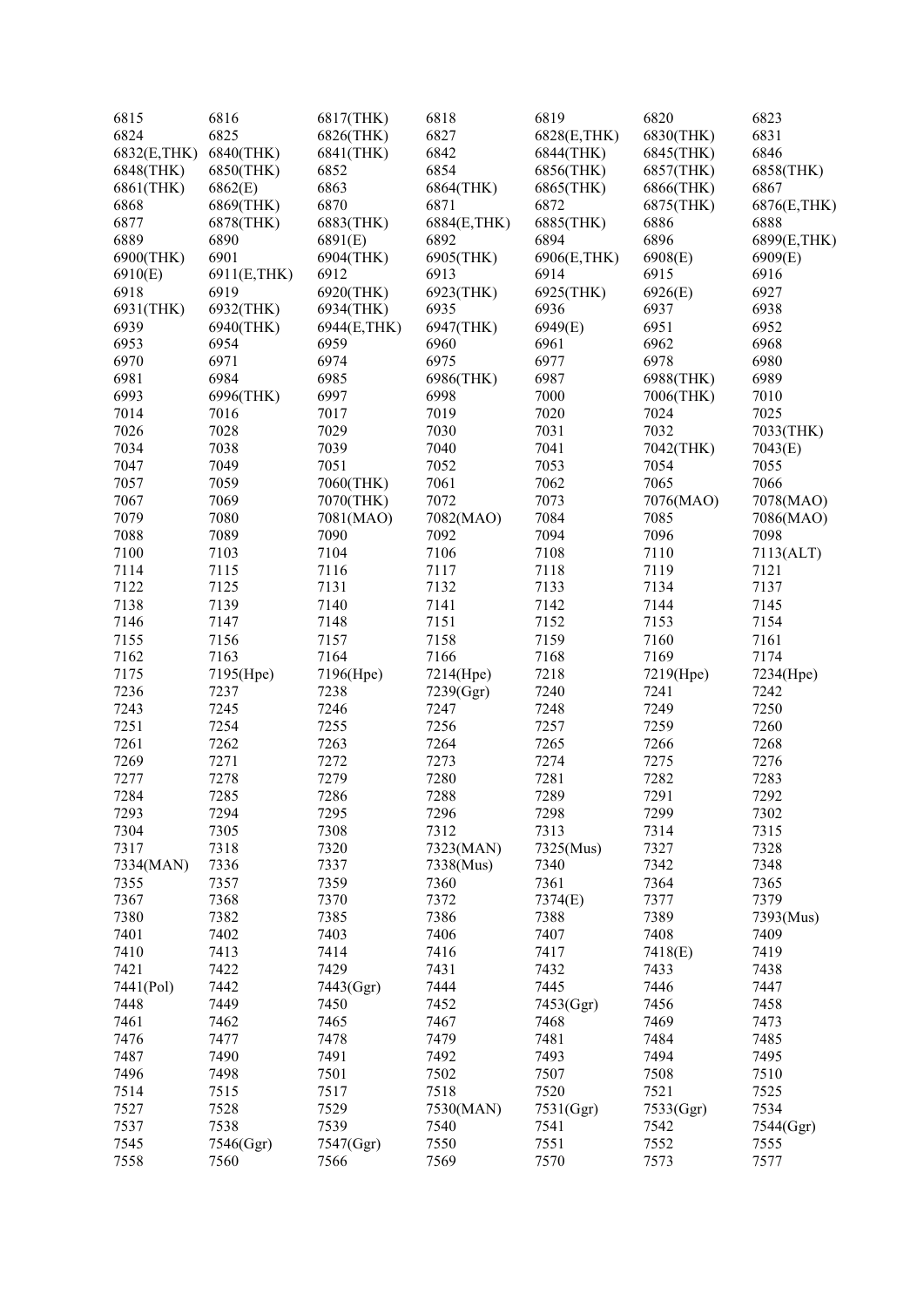|      | 7578      | 7581      | 7582      | 7583      | 7584      | 7586(E)   | 7587         |
|------|-----------|-----------|-----------|-----------|-----------|-----------|--------------|
|      | 7588      | 7589      | 7590      | 7591      | 7592(Mus) | 7593(Ggr) | 7594         |
|      | 7596      | 7597      | 7598(Mus) | 7600      | 7605      | 7606      | 7608         |
|      | 7619      | 7620      | 7622      | 7623      | 7624      | 7625      | 7626         |
|      | 7627      | 7629      | 7630      | 7631      | 7634      | 7636      | 7637         |
|      | 7639      | 7640      | 7641      | 7642      | 7643      | 7645      | 7646         |
|      | 7650      | 7651      | 7653      | 7654      | 7655      | 7656      | 7657         |
| 7661 |           | 7662(Ggr) | 7663(Ggr) | 7664(Ggr) | 7665(Ggr) | 7666      | 7668         |
|      | 7669      | 7672      | 7674      | 7675      | 7676      | 7677      | 7678         |
|      | 7680      | 7681      | 7682      | 7683      | 7684      | 7685      | 7686         |
|      | 7687      | 7688      | 7689      | 7690      | 7691      | 7692      | 7693         |
|      | 7694      | 7696      | 7698      | 7699      | 7700      | 7702(His) | 7703         |
|      | 7704      | 7705      | 7706      | 7708      | 7711      | 7712      | 7713         |
|      | 7715      | 7716      | 7717      | 7718      | 7719      | 7720      | 7721         |
|      | 7722      | 7723      | 7724      | 7726      | 7727      | 7728      | 7730         |
| 7731 |           | 7732      | 7733      | 7735      | 7737      | 7738      | 7742         |
|      | 7744      | 7745      | 7746      | 7747      | 7748      | 7749      | 7750         |
| 7751 |           | 7752      | 7753      | 7754      | 7755      | 7756      | 7757         |
|      | 7759      | 7760      | 7761      | 7762      | 7764      | 7765      | 7766         |
| 7767 |           | 7768      | 7769      | 7778      | 7781      | 7783      |              |
|      | 7797      | 7800      | 7806      | 7808      | 7818      | 7819(THK) | 7788<br>7820 |
|      |           |           |           |           |           |           |              |
|      | 7821(THK) | 7823      | 7843      | 7850      | 7852      | 7856      | 7858         |
|      | 7864(ALT) | 7866      | 7872      | 7886      | 7887      | 7894      | 7900         |
| 7901 |           | 7927      | 7933(THK) | 7935      | 7939      | 7942      | 7943(THK)    |
|      | 7944      | 7945(GAN) | 7946      | 7952      | 7953      | 7954      | 7957(THK)    |
|      | 7960(THK) | 7961      | 7964      | 7965      | 7966      | 7967      | 7969         |
| 7971 |           | 7973(GAN) | 7974      | 7977      | 7978      | 7979      | 7980(PAI)    |
|      | 7982      | 7984      | 7985      | 7986(PAI) | 7987      | 7989      | 7992         |
|      | 7993      | 7996      | 7999      | 8000      | 8002      | 8005      | 8007         |
|      | 8009      | 8010      | 8011(MIZ) | 8014      | 8016      | 8017      | 8018         |
|      | 8019      | 8023      | 8026      | 8027      | 8028      | 8031      | 8032(GAN)    |
|      | 8036      | 8038(THK) | 8040(GAN) | 8042      | 8044      | 8046      | 8047         |
|      | 8048      | 8049      | 8052      | 8053(THK) | 8056      | 8057      | 8058         |
|      | 8059      | 8063      | 8065      | 8066      | 8067      | 8068      | 8073         |
| 8075 |           | 8076      | 8077      | 8078      | 8080      | 8081      | 8082         |
| 8083 |           | 8084(HMA) | 8087      | 8088(HMA) | 8089      | 8090(HMA) | 8091(HMA)    |
| 8092 |           | 8093(HMA) | 8095      | 8096      | 8098      | 8101      | 8102         |
| 8103 |           | 8104      | 8106      | 8108      | 8109      | 8112      | 8115         |
|      | 8116      | 8117      | 8118      | 8120      | 8125      | 8130      | 8131         |
| 8135 |           | 8136      | 8137      | 8138      | 8139      | 8141(THK) | 8144         |
|      | 8145      | 8146      | 8148      | 8149      | 8150      | 8153      | 8154         |
|      | 8155      | 8160      | 8161      | 8162      | 8164      | 8168      | 8170         |
| 8171 |           | 8172      | 8174(HMA) | 8175      | 8176      | 8178      | 8181(THK)    |
|      | 8182(THK) | 8185(THK) | 8187      | 8188      | 8190(THK) | 8191      | 8197         |
|      | 8198      | 8199(THK) | 8201      | 8202      | 8210      | 8212(THK) | 8215(THK)    |
|      | 8223(THK) | 8224(THK) | 8227      | 8233      | 8238      | 8240      | 8243         |
|      | 8244(THK) | 8245      | 8246(THK) | 8249      | 8252      | 8255(THK) | 8258         |
|      | 8260(THK) | 8261(THK) | 8265      | 8266      | 8268      | 8269      | 8271(THK)    |
|      | 8274      | 8275      | 8279      | 8280      | 8281      | 8282      | 8283         |
|      | 8284      | 8289(THK) | 8290      | 8291      | 8292      | 8299      | 8328         |
|      | 8329      | 8334      | 8358      | 8377      | 8396(ALT) | 8397      | 8402         |
|      | 8403      | 8409      | 8446      | 8454      | 8455      | 8458      | 8487         |
| 8488 |           |           |           |           |           |           |              |

# **III. ROLL NUMBERS OF SUCCESSFUL CANDIDATES IN THIRD DIVISION (NOT IN ORDER OF MERIT)**

| $\overline{a}$ | 39  | 41  | 42  | 43 | 46  | 47  |
|----------------|-----|-----|-----|----|-----|-----|
| 48             | 72  | 78  | 82  | 85 | 89  | 92  |
| 101            | 103 | 107 | 120 |    | 123 | 124 |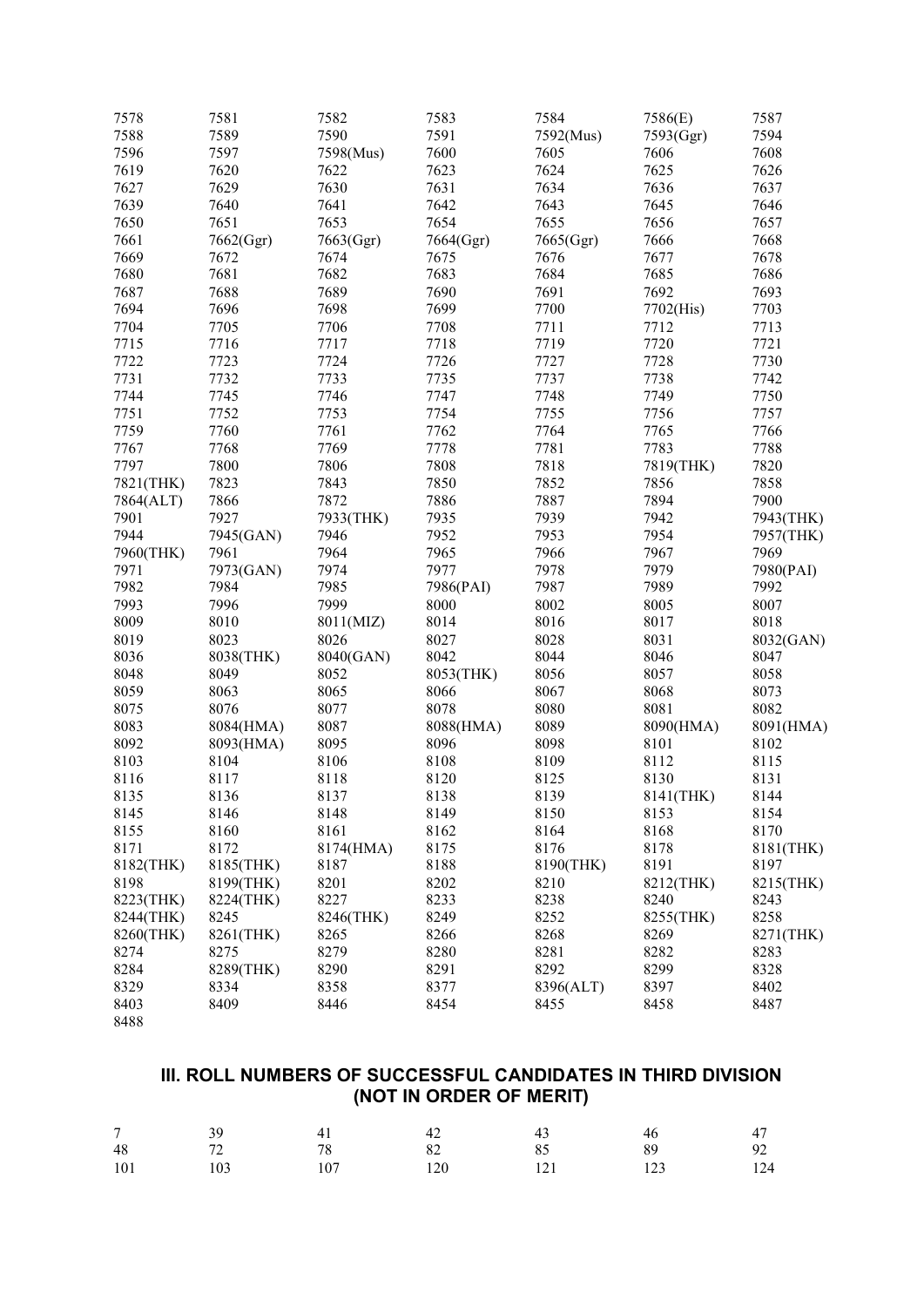| 127  | 130  | 131  | 132  | 137  | 138  | 141  |
|------|------|------|------|------|------|------|
| 142  | 143  | 144  | 147  | 149  | 151  | 152  |
| 155  | 157  | 158  | 160  | 163  | 164  | 165  |
| 166  | 167  | 174  | 176  | 185  | 186  | 193  |
|      |      |      |      |      |      |      |
| 194  | 198  | 199  | 202  | 208  | 211  | 213  |
| 219  | 229  | 232  | 236  | 282  | 283  | 284  |
| 288  | 290  | 295  | 300  | 317  | 321  | 323  |
| 331  | 348  | 352  | 354  | 356  | 360  | 361  |
| 362  | 363  | 366  | 367  | 375  | 376  | 377  |
| 383  | 384  | 385  | 386  | 387  | 388  | 389  |
|      |      |      |      |      |      |      |
| 392  | 393  | 395  | 397  | 398  | 399  | 402  |
| 403  | 404  | 405  | 427  | 453  | 469  | 470  |
| 473  | 479  | 482  | 485  | 501  | 504  | 505  |
| 506  | 507  | 510  | 511  | 516  | 518  | 532  |
| 535  | 541  | 545  | 547  | 568  | 577  | 582  |
| 583  |      | 600  | 601  |      | 603  | 606  |
|      | 592  |      |      | 602  |      |      |
| 607  | 610  | 611  | 612  | 613  | 616  | 624  |
| 625  | 627  | 629  | 630  | 633  | 635  | 644  |
| 645  | 649  | 653  | 661  | 662  | 688  | 708  |
| 734  | 739  | 805  | 830  | 852  | 864  | 871  |
| 884  | 885  | 900  | 901  | 903  | 932  | 941  |
|      | 948  | 1009 | 1015 | 1082 | 1088 | 1130 |
| 943  |      |      |      |      |      |      |
| 1170 | 1180 | 1260 | 1266 | 1287 | 1336 | 1339 |
| 1344 | 1346 | 1348 | 1353 | 1355 | 1368 | 1375 |
| 1382 | 1383 | 1384 | 1389 | 1390 | 1391 | 1392 |
| 1393 | 1394 | 1396 | 1397 | 1398 | 1400 | 1406 |
| 1407 | 1409 | 1412 | 1415 | 1417 | 1422 | 1423 |
| 1424 | 1425 | 1430 | 1528 | 1534 | 1544 | 1554 |
|      |      |      |      |      |      |      |
| 1555 | 1557 | 1560 | 1566 | 1572 | 1577 | 1585 |
| 1587 | 1589 | 1591 | 1592 | 1605 | 1617 | 1618 |
| 1624 | 1628 | 1639 | 1664 | 1695 | 1702 | 1732 |
| 1739 | 1765 | 1769 | 1771 | 1774 | 1775 | 1780 |
| 1813 | 1817 | 1823 | 1838 | 1839 | 1840 | 1850 |
| 1851 | 1852 | 1853 | 1858 | 1861 | 1873 | 1923 |
|      |      |      |      |      |      |      |
| 1931 | 1934 | 1939 | 1957 | 1963 | 1964 | 1966 |
| 1978 | 2012 | 2036 | 2039 | 2120 | 2136 | 2137 |
| 2150 | 2155 | 2157 | 2160 | 2173 | 2176 | 2177 |
| 2178 | 2186 | 2193 | 2198 | 2199 | 2200 | 2209 |
| 2210 | 2212 | 2216 | 2218 | 2232 | 2233 | 2253 |
| 2343 | 2359 | 2371 | 2395 | 2520 | 2544 | 2585 |
| 2596 | 2599 | 2602 | 2607 | 2610 | 2630 | 2635 |
|      |      |      |      |      |      |      |
| 2640 | 2655 | 2672 | 2719 | 2725 | 2764 | 2765 |
| 2766 | 2767 | 2768 | 2775 | 2809 | 2822 | 2831 |
| 2841 | 2863 | 2889 | 2890 | 2892 | 2893 | 2944 |
| 2945 | 2984 | 2991 | 2993 | 3039 | 3041 | 3049 |
| 3057 | 3062 | 3075 | 3095 | 3115 | 3177 | 3212 |
| 3213 | 3216 | 3223 | 3229 | 3279 | 3309 | 3321 |
|      |      |      |      |      |      | 3339 |
| 3326 | 3332 | 3334 | 3336 | 3337 | 3338 |      |
| 3352 | 3356 | 3357 | 3359 | 3362 | 3363 | 3364 |
| 3365 | 3366 | 3369 | 3370 | 3371 | 3372 | 3376 |
| 3378 | 3379 | 3386 | 3388 | 3390 | 3391 | 3392 |
| 3393 | 3396 | 3397 | 3398 | 3399 | 3401 | 3402 |
| 3403 | 3404 | 3405 | 3407 | 3409 | 3410 | 3412 |
| 3413 | 3414 | 3418 | 3419 | 3420 | 3422 | 3425 |
|      |      |      |      |      |      |      |
| 3433 | 3438 | 3440 | 3445 | 3447 | 3454 | 3461 |
| 3462 | 3463 | 3464 | 3465 | 3466 | 3467 | 3468 |
| 3469 | 3470 | 3472 | 3475 | 3485 | 3489 | 3491 |
| 3496 | 3498 | 3499 | 3501 | 3502 | 3503 | 3512 |
| 3514 | 3515 | 3520 | 3523 | 3525 | 3527 | 3531 |
| 3532 | 3533 | 3534 | 3535 | 3536 | 3537 | 3538 |
|      |      |      |      |      |      |      |
| 3539 | 3541 | 3542 | 3543 | 3544 | 3553 | 3554 |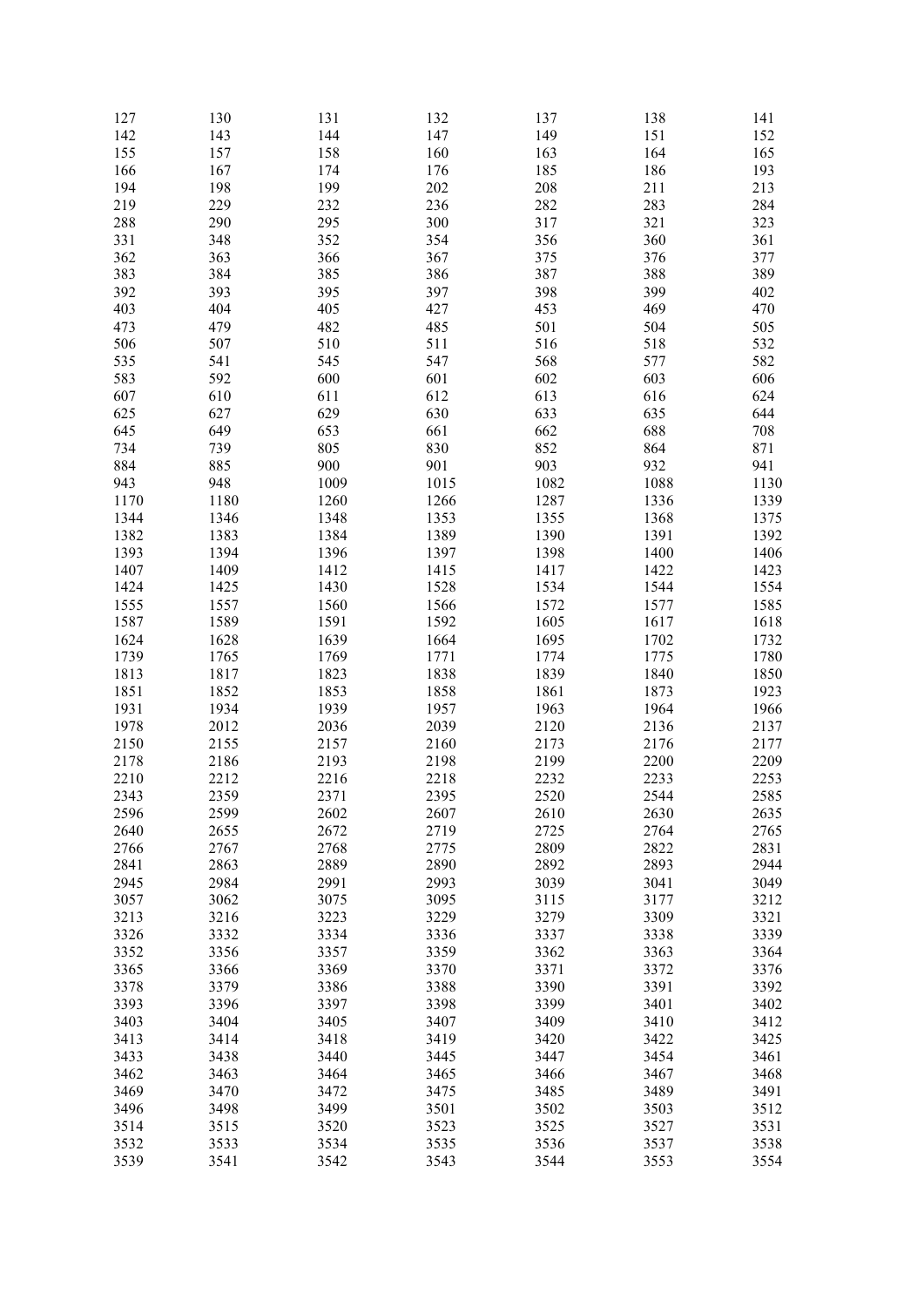| 3556 | 3557 | 3559 | 3561 | 3562 | 3568      | 3569 |
|------|------|------|------|------|-----------|------|
| 3571 | 3572 | 3574 | 3578 | 3587 | 3588      | 3589 |
| 3591 | 3593 | 3596 | 3597 | 3599 | 3602      | 3603 |
|      |      |      |      |      | 3609      |      |
| 3604 | 3605 | 3606 | 3607 | 3608 |           | 3610 |
| 3611 | 3613 | 3617 | 3622 | 3623 | 3671      | 3685 |
| 3687 | 3688 | 3693 | 3701 | 3703 | 3705(Ggr) | 3706 |
| 3707 | 3709 | 3726 | 3733 | 3734 | 3743      | 3744 |
| 3754 | 3789 | 3829 | 3836 | 3869 | 3884      | 3893 |
| 3899 | 3913 | 3926 | 3930 | 3931 | 3933      | 3934 |
|      |      |      |      |      |           |      |
| 3935 | 3937 | 3938 | 3942 | 3945 | 3946      | 3947 |
| 3948 | 3949 | 3950 | 3952 | 3953 | 3954      | 3955 |
| 3979 | 3984 | 3985 | 3986 | 3987 | 3988      | 3989 |
| 3990 | 3992 | 3999 | 4024 | 4025 | 4030      | 4031 |
| 4034 | 4039 | 4046 | 4047 | 4052 | 4053      | 4054 |
| 4062 | 4063 | 4068 | 4070 | 4071 | 4072      | 4076 |
| 4078 |      |      |      | 4091 |           |      |
|      | 4081 | 4082 | 4083 |      | 4101      | 4102 |
| 4130 | 4173 | 4182 | 4183 | 4185 | 4187      | 4194 |
| 4198 | 4199 | 4209 | 4213 | 4294 | 4325      | 4330 |
| 4332 | 4337 | 4339 | 4355 | 4383 | 4394      | 4409 |
| 4419 | 4421 | 4422 | 4423 | 4424 | 4426      | 4430 |
| 4432 | 4433 | 4434 | 4435 | 4436 | 4437      | 4438 |
|      |      | 4444 |      |      |           |      |
| 4440 | 4443 |      | 4446 | 4447 | 4448(Ggr) | 4450 |
| 4452 | 4455 | 4459 | 4461 | 4463 | 4464      | 4465 |
| 4467 | 4473 | 4475 | 4483 | 4485 | 4487      | 4490 |
| 4491 | 4493 | 4527 | 4529 | 4537 | 4538      | 4539 |
| 4542 | 4543 | 4544 | 4545 | 4548 | 4552      | 4554 |
| 4572 | 4573 | 4578 | 4596 | 4597 | 4598      | 4619 |
| 4622 | 4630 | 4631 | 4638 | 4641 | 4642      | 4645 |
|      |      |      |      |      |           |      |
| 4646 | 4647 | 4648 | 4649 | 4650 | 4651      | 4652 |
| 4655 | 4658 | 4659 | 4667 | 4669 | 4672      | 4676 |
| 4678 | 4680 | 4682 | 4684 | 4686 | 4687      | 4688 |
| 4693 | 4714 | 4716 | 4726 | 4727 | 4729      | 4730 |
| 4734 | 4735 | 4737 | 4738 | 4739 | 4743      | 4747 |
| 4748 | 4749 | 4751 | 4752 | 4753 | 4754      | 4755 |
|      |      |      |      |      |           |      |
| 4759 | 4760 | 4761 | 4762 | 4764 | 4765      | 4766 |
| 4770 | 4772 | 4777 | 4780 | 4781 | 4785      | 4787 |
| 4790 | 4791 | 4793 | 4794 | 4795 | 4797      | 4798 |
| 4799 | 4802 | 4803 | 4804 | 4805 | 4806      | 4807 |
| 4808 | 4809 | 4810 | 4812 | 4815 | 4816      | 4817 |
| 4819 | 4820 | 4821 | 4822 | 4823 | 4825      | 4826 |
|      |      |      |      |      |           |      |
| 4827 | 4829 | 4832 | 4833 | 4834 | 4835      | 4838 |
| 4841 | 4842 | 4843 | 4846 | 4847 | 4848      | 4849 |
| 4851 | 4854 | 4855 | 4857 | 4863 | 4864      | 4866 |
| 4867 | 4868 | 4869 | 4870 | 4871 | 4873      | 4877 |
| 4878 | 4879 | 4882 | 4883 | 4884 | 4886      | 4887 |
| 4888 | 4890 | 4892 | 4893 | 4896 | 4897      | 4900 |
|      |      |      | 4925 | 4957 |           |      |
| 4901 | 4905 | 4910 |      |      | 4977      | 4979 |
| 4989 | 4991 | 4994 | 4997 | 4999 | 5001      | 5002 |
| 5003 | 5006 | 5007 | 5008 | 5009 | 5010      | 5011 |
| 5013 | 5014 | 5015 | 5016 | 5037 | 5052      | 5067 |
| 5076 | 5091 | 5097 | 5098 | 5107 | 5114      | 5117 |
| 5118 | 5128 | 5130 | 5134 | 5136 | 5143      | 5144 |
|      |      |      |      |      |           |      |
| 5146 | 5148 | 5150 | 5155 | 5156 | 5158      | 5159 |
| 5161 | 5162 | 5165 | 5171 | 5172 | 5178      | 5179 |
| 5180 | 5182 | 5183 | 5184 | 5186 | 5189      | 5190 |
| 5191 | 5197 | 5198 | 5199 | 5200 | 5201      | 5216 |
| 5219 | 5223 | 5224 | 5226 | 5235 | 5238      | 5240 |
| 5247 | 5269 | 5274 | 5283 | 5284 | 5285      | 5291 |
| 5293 |      |      |      |      |           | 5354 |
|      | 5295 | 5297 | 5327 | 5342 | 5343      |      |
| 5379 | 5383 | 5388 | 5399 | 5402 | 5427      | 5428 |
| 5523 | 5551 | 5559 | 5568 | 5570 | 5582      | 5585 |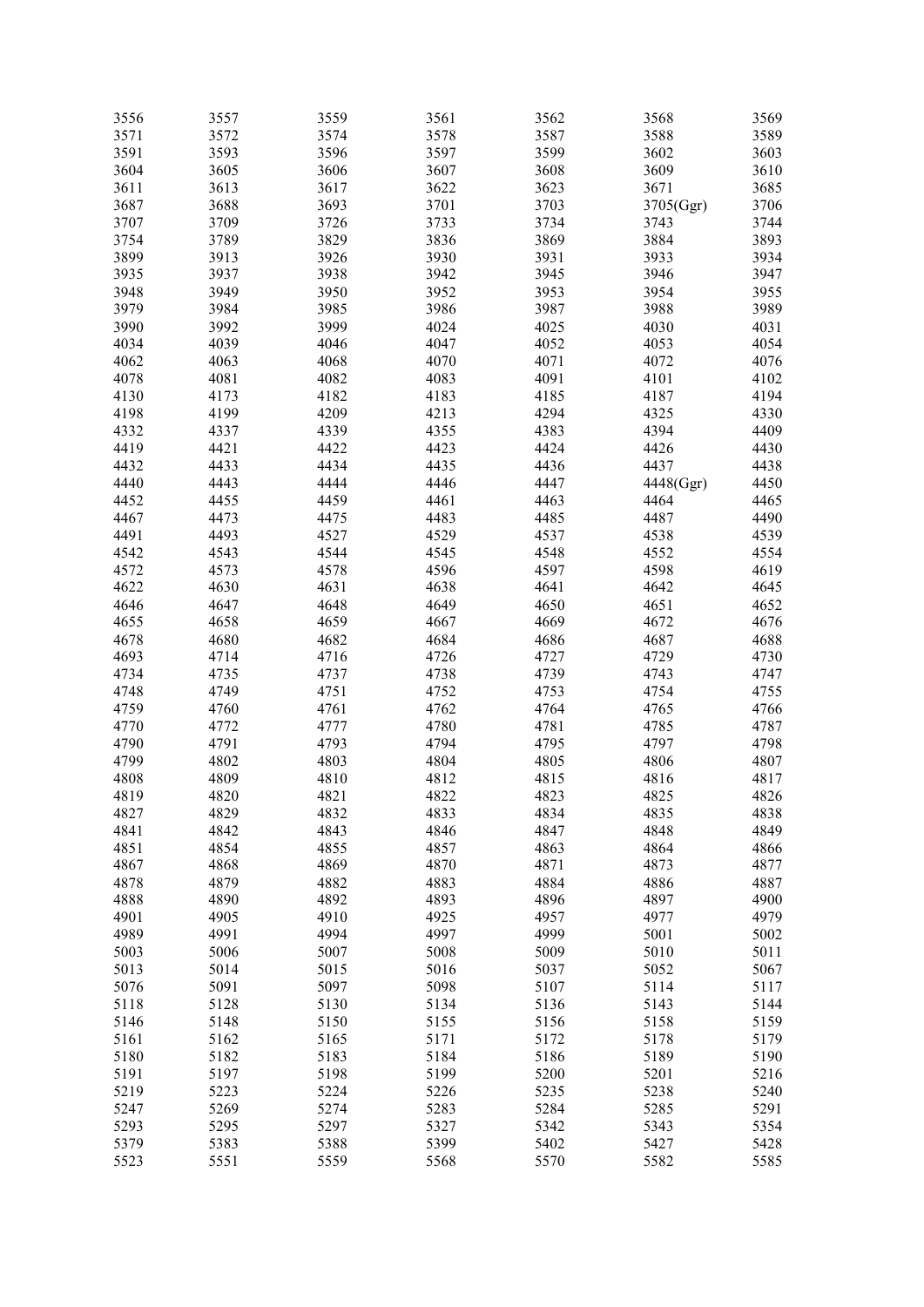| 5587 | 5595 | 5632 | 5715 | 5737 | 5760 | 5761 |
|------|------|------|------|------|------|------|
| 5789 | 5807 | 5880 | 5887 | 5893 | 5900 | 5901 |
| 5904 | 5905 | 5944 | 5948 | 5979 | 5994 | 6072 |
| 6142 | 6154 | 6156 | 6162 | 6170 | 6172 | 6173 |
| 6174 | 6176 | 6177 | 6179 | 6194 | 6197 | 6200 |
|      |      |      |      |      |      |      |
| 6201 | 6202 | 6205 | 6206 | 6207 | 6208 | 6210 |
| 6211 | 6212 | 6214 | 6216 | 6250 | 6257 | 6258 |
| 6259 | 6260 | 6262 | 6270 | 6271 | 6275 | 6281 |
| 6282 | 6283 | 6284 | 6286 | 6296 | 6298 | 6301 |
| 6304 | 6323 | 6324 | 6328 | 6337 | 6370 | 6383 |
| 6386 | 6394 | 6407 | 6412 | 6414 | 6416 | 6417 |
| 6421 | 6423 | 6424 | 6426 | 6427 | 6428 | 6430 |
|      |      |      |      |      |      |      |
| 6431 | 6432 | 6433 | 6435 | 6437 | 6438 | 6440 |
| 6441 | 6443 | 6447 | 6450 | 6454 | 6458 | 6470 |
| 6473 | 6482 | 6483 | 6484 | 6485 | 6487 | 6491 |
| 6493 | 6495 | 6496 | 6497 | 6498 | 6499 | 6501 |
| 6504 | 6518 | 6527 | 6528 | 6530 | 6538 | 6543 |
| 6643 | 6657 | 6716 | 6720 | 6722 | 6733 | 6734 |
| 6736 | 6738 | 6739 | 6741 | 6742 | 6743 | 6744 |
| 6745 | 6747 | 6749 | 6750 | 6751 | 6753 | 6754 |
|      |      |      |      |      |      |      |
| 6755 | 6756 | 6758 | 6759 | 6760 | 6761 | 6763 |
| 6765 | 6766 | 6767 | 6768 | 6771 | 6772 | 6773 |
| 6774 | 6775 | 6779 | 6781 | 6782 | 6784 | 6786 |
| 6788 | 6789 | 6933 | 6966 | 6992 | 7013 | 7027 |
| 7036 | 7056 | 7130 | 7165 | 7170 | 7172 | 7173 |
| 7210 | 7267 | 7290 | 7297 | 7306 | 7311 | 7332 |
| 7356 | 7378 | 7390 | 7395 | 7435 | 7439 | 7440 |
| 7470 | 7471 | 7486 | 7511 | 7512 | 7519 | 7526 |
| 7532 | 7554 | 7559 | 7563 | 7567 | 7568 | 7572 |
|      |      |      |      |      |      |      |
| 7575 | 7585 | 7615 | 7617 | 7618 | 7644 | 7649 |
| 7652 | 7658 | 7659 | 7660 | 7679 | 7695 | 7709 |
| 7714 | 7725 | 7734 | 7763 | 7771 | 7776 | 7779 |
| 7780 | 7782 | 7785 | 7786 | 7789 | 7790 | 7794 |
| 7799 | 7801 | 7802 | 7803 | 7805 | 7807 | 7810 |
| 7811 | 7813 | 7817 | 7824 | 7827 | 7829 | 7835 |
| 7847 | 7848 | 7851 | 7855 | 7857 | 7865 | 7869 |
| 7870 | 7898 | 7902 | 7908 | 7909 | 7913 | 7914 |
| 7915 | 7924 | 7998 | 8012 | 8033 | 8050 | 8051 |
|      |      |      |      |      |      |      |
| 8062 | 8064 | 8097 | 8099 | 8100 | 8105 | 8107 |
| 8110 | 8111 | 8114 | 8119 | 8121 | 8122 | 8123 |
| 8124 | 8206 | 8248 | 8294 | 8302 | 8304 | 8306 |
| 8308 | 8309 | 8310 | 8312 | 8313 | 8314 | 8315 |
| 8316 | 8317 | 8318 | 8319 | 8320 | 8322 | 8323 |
| 8324 | 8325 | 8326 | 8327 | 8330 | 8331 | 8332 |
| 8333 | 8335 | 8336 | 8337 | 8338 | 8339 | 8340 |
| 8341 | 8342 | 8344 | 8345 | 8347 | 8348 | 8349 |
|      |      |      |      | 8355 |      |      |
| 8351 | 8352 | 8353 | 8354 |      | 8356 | 8357 |
| 8361 | 8362 | 8363 | 8364 | 8365 | 8366 | 8367 |
| 8368 | 8369 | 8370 | 8371 | 8372 | 8373 | 8374 |
| 8375 | 8378 | 8379 | 8380 | 8383 | 8384 | 8385 |
| 8386 | 8387 | 8388 | 8389 | 8391 | 8392 | 8393 |
| 8394 | 8395 | 8398 | 8400 | 8401 | 8404 | 8405 |
| 8406 | 8407 | 8408 | 8410 | 8411 | 8412 | 8413 |
| 8415 | 8416 | 8417 | 8420 | 8421 | 8422 | 8423 |
| 8424 | 8425 | 8426 | 8427 | 8428 | 8429 | 8430 |
|      |      |      |      |      |      |      |
| 8431 | 8432 | 8433 | 8434 | 8435 | 8436 | 8437 |
| 8438 | 8440 | 8441 | 8442 | 8443 | 8444 | 8445 |
| 8447 | 8448 | 8449 | 8450 | 8451 | 8453 | 8456 |
| 8460 | 8462 | 8463 | 8466 | 8467 | 8469 | 8470 |
| 8472 | 8473 | 8475 | 8477 | 8478 | 8479 | 8480 |
| 8481 | 8482 | 8483 | 8486 | 8489 | 8491 | 8492 |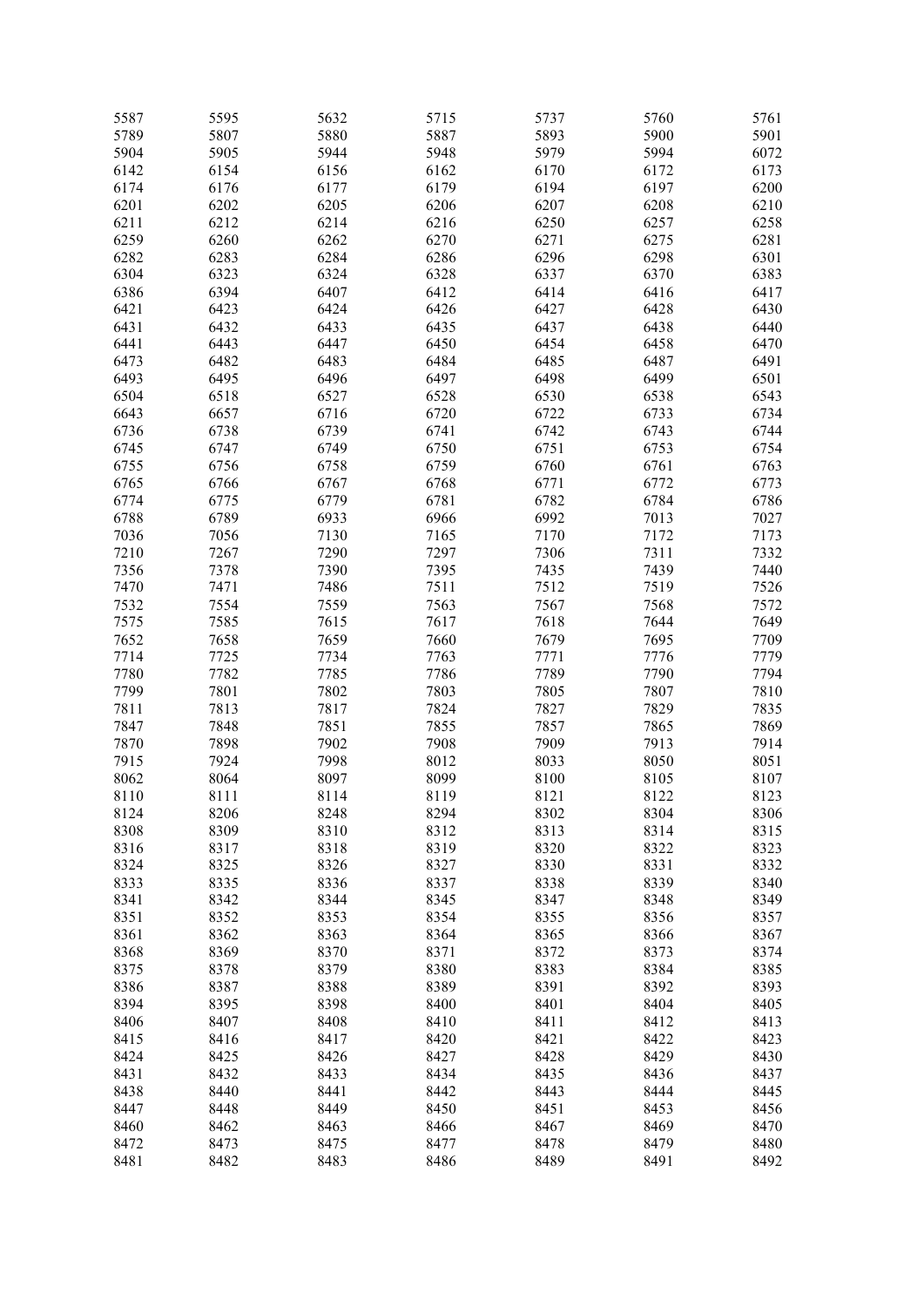| 8493 | 8494 | 8495 | 8496 | 8497 | 8498 | 8499 |
|------|------|------|------|------|------|------|
| 8500 | 8501 | 8502 | 8503 | 8504 | 8505 | 8506 |
| 8507 | 8508 | 8509 | 8511 | 8512 | 8513 | 8515 |
| 8516 | 8517 | 8518 | 8519 | 8521 | 8522 | 8523 |
| 8524 | 8525 | 8526 | 8527 | 8528 | 8529 | 8530 |
| 8531 | 8532 | 8534 | 8535 |      |      |      |

### **ROLL NUMBERS : PASS (SUBJECT IMPROVEMENT) (NOT IN ORDER OF MERIT)**

7613(Ggr)

### **ROLL NUMBERS PLACED IN THE IMPROVEMENT CHANCE IN THE SUBJECT(S) SHOWN WITHIN THE BRACKET**

| 8(Hfs, Pol)<br>10(TAN,Edn)        | 17(Hfs,Pol)                   | 23(Hfs,Pol)                                  | 32(Hfs,Pol)    | 44(Edn,Sgy)    | 83(Plp, His)  |
|-----------------------------------|-------------------------------|----------------------------------------------|----------------|----------------|---------------|
| 145(Pol, Edn) 156(Hfs, His)       | 171(Ggr, Hfs)                 | 173(Ggr, Hfs)                                | 175(Eco, Ggr)  | 178(Pol,Eco)   | 179(Pol, Eco) |
| 181(His, Pol)<br>183(Hfs, Pol)    | 187(Hfs,Pol)                  | 189(Hfs, Pol)                                | 190(Pol, Hfs)  | 192(Pol, Hfs)  | 195(Pol, His) |
| 200(Pol,Eco) 205(His,Pol)         | 206(Pol,Eco)                  | 215(Eco, Pol)                                | 220(Pol, His)  | 223(Pol, His)  | 228(ALT,Pol)  |
| 237(Eco, His)<br>$233$ (Plp, His) | 241(Hfs, Pol)                 | 243(Pol, Eco)                                | 245(Hfs, Pol)  | 251(Hfs,Pol)   | 252(Hfs,Pol)  |
| 254(Hfs,Pol)<br>260(Pol,Eco)      | 261(Pol, Eco)                 | 262(Pol, Eco)                                | 264(Eco, Pol)  | 265(Eco, Pol)  | 266(Pol,Eco)  |
| 268(Eco, Pol)<br>267(Eco,Pol)     | 270(Eco, Pol)                 | 271(Eco, Pol)                                | 272(Eco, Pol)  | 273(Pol,Eco)   | 275(Eco, Pol) |
| 299(Hfs, His)<br>279(Hfs,Pol)     | 327(Pol,Sgy)                  | 351(Pol,Eco)                                 | 417(Ggr, Hfs)  | 474(MAN)       | 488(Pol, His) |
| 519(Pol, His)<br>533(His, Edn)    | 539(Edn, Mel)                 | 566(Pol,Sgy)                                 | 570(Pol,Eco)   | 571(Eco, Pol)  | 593(Pol,Eco)  |
| 621(Pol, Eco) 703(His, Pol)       | 715(E)                        | 920(His, Edn)                                | 927(Eco, Edn)  | 930(His,Eco)   |               |
| 1169(Pol,Sgy)                     | 1205(Eco, Mth)                | 1268(Pol,Sgy)                                | 1281(Pol,Sgy)  | 1418(Eco, Pol) |               |
| 1426(Pol,Sgy)                     | 1428(Hfs,Sgy)                 | 1429(Sgy, Pol)                               | 1456(Hfs,Sgy)  | 1470(Pol,Sgy)  |               |
| 1473(Sgy, Pol)                    | 1474(Sgy, Pol)                | 1480(Pol,Sgy)                                | 1490(Hfs,Sgy)  | 1492(Pol,Sgy)  |               |
| 1502(Pol,Sgy)                     | 1505(Sgy, Pol)                | 1512(Pol,Sgy)                                | 1513(Pol,Sgy)  | 1514(Pol,Sgy)  |               |
| 1519(Pol,Sgy)                     | 1548(Pol,Sgy)                 | 1558(Sgy, Pol)                               | 1604(Pol,Sgy)  | 1613(Pol,Sgy)  |               |
| 1641(Pol, His) 1691(His, Sgy)     | 1692(His, Sgy)                | 1699(Pol, His)                               | 1709(Pol,Sgy)  | 1715(Pol, Eco) |               |
| 1716(Pol, Eco)                    | 1729(Pol,Sgy)                 | 1734(Hfs,Sgy)                                | 1745(Sgy, Eco) | 1746(Sgy, Eco) |               |
| 1754(Hfs,Sgy)                     | 1758(Hfs,Sgy)                 | 1761(Sgy, Hfs)                               | 1762(Hfs,Sgy)  | 1766(Hfs,Sgy)  |               |
| 1767(Hfs,Sgy)                     | 1778(Sgy, Eco)                | 1779(Pol,Eco)                                | 1797(Pol,Sgy)  | 1800(Pol,Sgy)  |               |
| 1801(Sgy, Eco)                    | 1811(His, Sgy)                | 1814(Sgy, Eco)                               | 1815(Sgy, Eco) | 1816(Hfs,Sgy)  |               |
| 1820(Sgy, Eco)                    | 1821(Eco, Sgy)                | 1826(Hfs,Sgy)                                | 1827(Sgy, Eco) | 1832(Pol, Eco) |               |
| 1833(Sgy, Pol)                    | 1834(Sgy, Eco)                | 1835(Sgy, Eco)                               | 1836(Pol,Sgy)  | 1856(Pol, Eco) |               |
| 1857(Pol, Eco)                    | 1988(Hfs, Ggr)                | 1992(Ggr, Hfs)                               | 1993(Hfs, Ggr) | 1994(Hfs, Ggr) |               |
| 2015(Hfs, Pol) 2024(Hfs, Pol)     | 2029(Hfs,Pol)                 | 2034(Hfs,Pol)                                | 2041(Hfs, Pol) | 2056(Hfs,Pol)  | 2116(E)       |
| 2143(TAN, Edn)                    | 2151(Pol, Edn)                | 2164(Pol,Edn)                                | 2187(Edn, Pol) | 2188(Pol,Sgy)  |               |
| 2194(TAN, Pol)                    | 2249(Hfs,Sgy)                 | 2317(Edn,Pol)                                | 2322(Sgy, Pol) | 2348(Hfs, Ggr) |               |
| 2366(Ggr, Sgy)                    | 2393(Sgy, Pol)                | 2399(E)                                      | 2421(Pol, His) | 2458(Pol,Sgy)  |               |
| 2461(Hfs, Pol) 2465(Eco, Pol)     | 2470(Hfs,Pol)                 | 2518(Edn,Pol)                                | 2557(Pol,Edn)  | 2632(Pol,Eco)  |               |
| 2634(Pol,Sgy)                     | 2699(ALT, Edn) 2788(Edn, Pol) |                                              | 2921(Ggr, Sgy) | 2988(Pol,Sgy)  |               |
| 3084(His, Pol) 3085(Pol, His)     | 3161(MAN)                     | 3171(Edn, Pol)                               | 3183(Edn, Pol) | 3188(Hfs,Pol)  | 3221(E,Pol)   |
| 3256(Pol,Edn)                     | 3261(His, Pol)                | 3262(His, Pol)                               | 3263(His, Pol) | 3264(Pol, His) |               |
| 3268(Eco, Mth)                    | 3299(Pol, Mth)                | 3315(Eco, Mth)                               | 3316(Pol,Sgy)  | 3317(Pol,Sgy)  |               |
| 3318(Pol,Sgy)                     | 3319(Pol,Sgy)                 | 3324(His, Sgy)                               | 3325(His, Pol) | 3328(Pol,Sgy)  | 3340(E)       |
| 3368(Eco, Edn)                    |                               | 3394(MAN, Mel) 3395(MAN, Mel) 3434(His, Eco) |                | 3435(His, Eco) |               |
| 3436(His, Eco)                    | 3437(His, Eco)                | 3443(Pol, Eco)                               | 3444(Pol, Eco) | 3457(Ggr, Pol) | 3517(ALT)     |
| 3548(Edn, Sgy)                    | 3625(His,Pol)                 | 3750(MAN)                                    | 3753(ALT)      | 3800(His, Sgy) |               |
| 3802(Pol,Sgy)                     | 3806(Sgy, Pol)                | 3812(Pol,Sgy)                                | 3833(Pol,Sgy)  | 3840(Edn, His) |               |
| 3862(His, Pol) 3870(Pol, His)     | 3871(Sgy, His)                | 3877(Sgy, Pol)                               | 3879(His, Sgy) | 3883(His, Sgy) |               |
| 3887(Pol,Sgy)                     | 3889(Pol,Sgy)                 | 3892(Sgy, Pol)                               | 3896(Sgy, Pol) | 3897(His, Sgy) |               |
| 3902(Sgy, Pol)                    | 3904(Sgy, Pol)                | 3905(Edn,Sgy)                                | 3906(His, Sgy) | 3917(Pol,Sgy)  |               |
| 3925(Hfs,Sgy)                     | 3997(Hfs,Pol)                 | 4000(Pol, His)                               | 4005(Hfs,Pol)  | 4015(Pol, His) |               |
| 4016(Pol, His) 4022(Pol, His)     | 4026(Edn,Pol)                 | 4056(His, Pol)                               | 4059(His, Pol) | 4061(Hfs,Pol)  |               |
| 4074(Hfs, Pol) 4075(Edn, Pol)     | 4077(Edn,Pol)                 | 4085(Edn,Pol)                                | 4237(Ggr, Pol) | 4252(Ggr, Pol) |               |
| 4300(Ggr, Pol) 4363(Ggr, Pol)     | 4364(Ggr, Pol)                | 4367(Ggr, Pol)                               | 4372(Sgy, Pol) | 4373(Pol,Sgy)  |               |
| 4378(Ggr,Pol)4379(Pol,Sgy)        | 4389(Pol,Sgy)                 | 4449(Edn, Sgy)                               | 4456(E)        | 4457(E)        |               |
| 4482(Pol, Edn)                    | 4484(Pol, Edn)                | 4486(Pol, Edn)                               | 4489(Pol, Edn) | 4513(E)        |               |